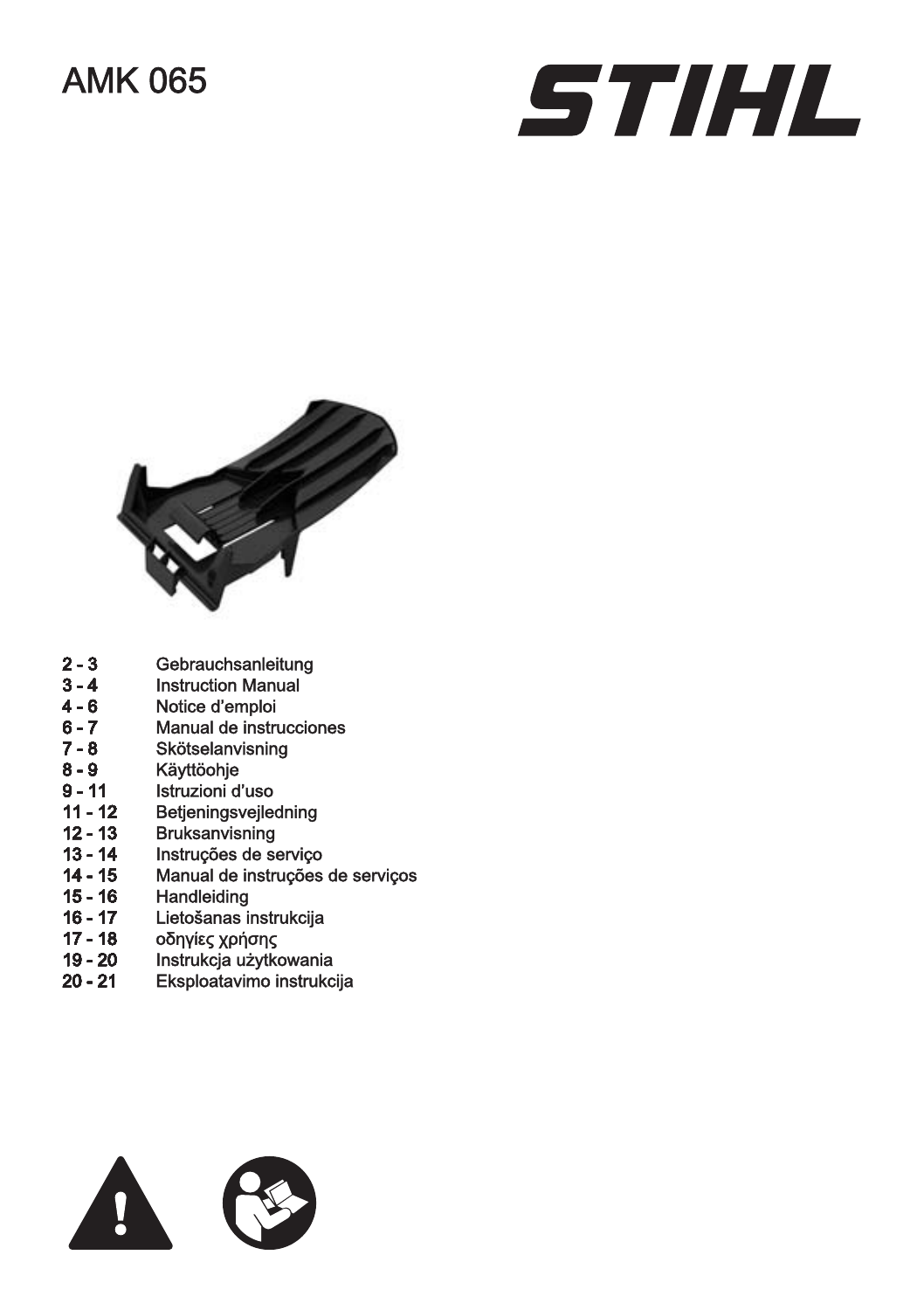Original-Gebrauchsanleitung<br>0000008698\_003\_D 0000008698\_003\_D Original-Gebrauchsanleitung

# <span id="page-1-0"></span>Inhaltsverzeichnis

| $\mathbf 1$      |                                         |
|------------------|-----------------------------------------|
| $\overline{2}$   | Informationen zu dieser Gebrauchsanlei- |
|                  |                                         |
| $\overline{3}$   | Mulcheinsatz einsetzen und herausnehmen |
|                  |                                         |
| $\blacktriangle$ |                                         |
|                  |                                         |

[5](#page-2-0) [Anschriften.](#page-2-0)................................................. [3](#page-2-0)

### **Vorwort**

Liebe Kundin, lieber Kunde,

es freut uns, dass Sie sich für STIHL entschie‐ den haben. Wir entwickeln und fertigen unsere Produkte in Spitzenqualität entsprechend der Bedürfnisse unserer Kunden. So entstehen Pro‐ dukte mit hoher Zuverlässigkeit auch bei extre‐ mer Beanspruchung.

STIHL steht auch für Spitzenqualität beim Ser‐ vice. Unser Fachhandel gewährleistet kompe‐ tente Beratung und Einweisung sowie eine umfassende technische Betreuung.

STIHL bekennt sich ausdrücklich zu einem nach‐ haltigen und verantwortungsvollen Umgang mit der Natur. Diese Gebrauchsanleitung soll Sie unterstützen, Ihr STIHL Produkt über eine lange Lebensdauer sicher und umweltfreundlich einzu‐ setzen.

Wir danken Ihnen für Ihr Vertrauen und wünschen Ihnen viel Freude mit Ihrem STIHL Pro‐ dukt.

( || g

Dr. Nikolas Stihl

#### WICHTIG! VOR GEBRAUCH LESEN UND AUF‐ BEWAHREN.

# 2 Informationen zu dieser **Gebrauchsanleitung**

### 2.1 Geltende Dokumente

Es gelten die lokalen Sicherheitsvorschriften.

- ► Zusätzlich zu dieser Gebrauchsanleitung fol‐ gende Dokumente lesen, verstehen und auf‐ bewahren:
	- Gebrauchsanleitung STIHL RMA 765 V

# 3 Mulcheinsatz einsetzen und herausnehmen

#### 3.1 Mulcheinsatz einsetzen

- ► Rasenmäher ausschalten, Sicherungsschlüs‐ sel abziehen und Akku herausnehmen.
- ► Rasenmäher auf eine ebene Fläche stellen.



- ► Auswurfklappe (1) öffnen und halten.
- ► Mulcheinsatz (2) in den Auswurfkanal (3) ein‐ setzen.
- ► Arretierlasche (4) hochziehen und Rastna‐ sen (5) durch Druck von oben am Gehäuse einrasten.
- ► Auswurfklappe (1) schließen.

### 3.2 Mulcheinsatz herausnehmen

- ► Rasenmäher ausschalten, Sicherungsschlüs‐ sel abziehen und Akku herausnehmen.
- ► Rasenmäher auf eine ebene Fläche stellen.
- ► Auswurfklappe öffnen und halten.
- ► Arretierlasche hochziehen.
- ► Mulcheinsatz herausnehmen.
- ► Auswurfklappe schließen.

# 4 Mit dem Mulcheinsatz arbeiten

### 4.1 Mulchen

Beim Mulchen wird das abgeschnittene Gras durch eine spezielle Führung des Luftstroms im Messerbereich mehrmals zerschnitten und danach wieder in die Grasnarbe zurück gebla‐ sen. Das Schnittgut verbleibt auf der Rasenfläche, wo es leicht verrottet und als natürlicher Dünger dient. Einen schönen und dichten Rasen erhält man durch häufiges Mulchen, dabei sollte 1/3 der Grashöhe geschnitten werden.

Voraussetzungen für ein gutes Mulchergebnis:

- Häufigkeit: Im Frühling (Hauptwachstumsperi‐ ode) mindestens 2-mal pro Woche, im Som‐ mer und im Herbst 1-mal pro Woche.
- Schnitthöhe: Etwa ein Drittel der Grashöhe abschneiden, nur Schnitthöhen 3 bis 7 ver‐ wenden.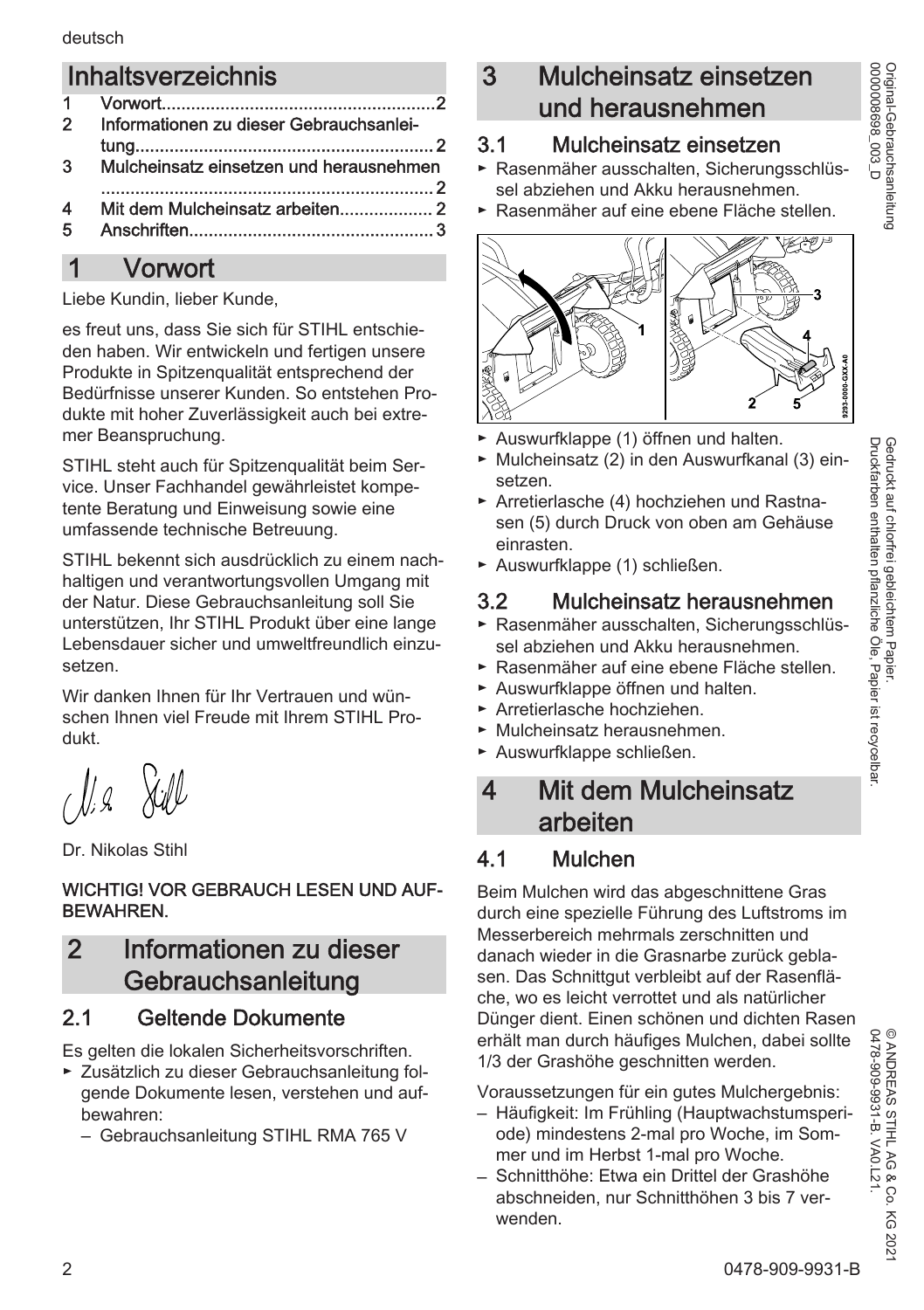#### <span id="page-2-0"></span>5 Anschriften English et al. et al. et al. et al. et al. et al. et al. et al. et al. et al. et al. et al. et a

- möglichst bei trockenem Rasen arbeiten.
- gut geschärfte Schneidmesser verwenden.
- kleine Vorschubgeschwindigkeit wählen.
- Mährichtung variieren und auf Überlappung der Mähbahnen achten.
- sehr hohen Rasen immer stufenweise mähen.

Bei zu geringer Schnitthöhe oder nassem Rasen kann das Gehäuse verstopfen und das Schneid‐ messer blockieren!

# 5 Anschriften

### 5.1 STIHL Hauptverwaltung

ANDREAS STIHL AG & Co. KG Postfach 1771 D-71307 Waiblingen

### 5.2 STIHL Vertriebsgesellschaften

### DEUTSCHLAND

STIHL Vertriebszentrale AG & Co. KG Robert-Bosch-Straße 13 64807 Dieburg Telefon: +49 6071 3055358

### **ÖSTERREICH**

STIHL Ges m b H Fachmarktstraße 7 2334 Vösendorf Telefon: +43 1 86596370

#### **SCHWEIZ**

STIHL Vertriebs AG Isenrietstraße 4 8617 Mönchaltorf Telefon: +41 44 9493030

### TSCHECHISCHE REPUBLIK

Andreas STIHL, spol. s r.o. Chrlická 753 664 42 Modřice

### 5.3 STIHL Importeure

#### BOSNIEN-HERZEGOWINA

UNIKOMERC d. o. o. Bišće polje bb 88000 Mostar Telefon: +387 36 352560 Fax: +387 36 350536

#### KROATIEN

UNIKOMERC - UVOZ d.o.o. Sjedište: Amruševa 10, 10000 Zagreb Prodaja:

Ulica Kneza Ljudevita Posavskog 56, 10410 Velika Gorica Telefon: +385 1 6370010 Fax: +385 1 6221569

#### TÜRKEI

SADAL TARIM MAKİNELERI DIŞ TİCARET A.Ş. Hürriyet Mahallesi Manas Caddesi No.1 35473 Menderes, İzmir Telefon: +90 232 210 32 32 Fax: +90 232 210 32 33

# **Contents**

- 1 Introduction................................................. 3
- [2](#page-3-0) [Guide to Using this Manual](#page-3-0).........................[4](#page-3-0)
- [3](#page-3-0) [Fitting and Removing the Mulch Plug](#page-3-0)......... [4](#page-3-0)
- [4](#page-3-0) [Working with the Mulch Insert](#page-3-0).....................[4](#page-3-0)

# 1 Introduction

Dear Customer,

Thank you for choosing STIHL. We develop and manufacture our quality products to meet our customers' requirements. The products are designed for reliability even under extreme con‐ ditions.

STIHL also stands for premium service quality. Our dealers guarantee competent advice and instruction as well as comprehensive service support.

STIHL expressly commit themselves to a sus‐ tainable and responsible handling of natural resources. This user manual is intended to help you use your STIHL product safely and in an environmentally friendly manner over a long service life.

We thank you for your confidence in us and hope you will enjoy working with your STIHL product.

Dr. Nikolas Stihl

IMPORTANT! READ BEFORE USING AND KEEP IN A SAFE PLACE FOR REFERENCE. 0478-909-9931-B. VA0.L21. © ANDREAS STIHL AG & Co. KG 2021

.<br>ລ 202

0478-909-9931-B. VA0.L2 @ ANDREAS STIHL AG & Co

0000008855\_003\_GB

Translation of Original Instruction Manua<br>0000008855\_003\_GB Translation of Original Instruction Manual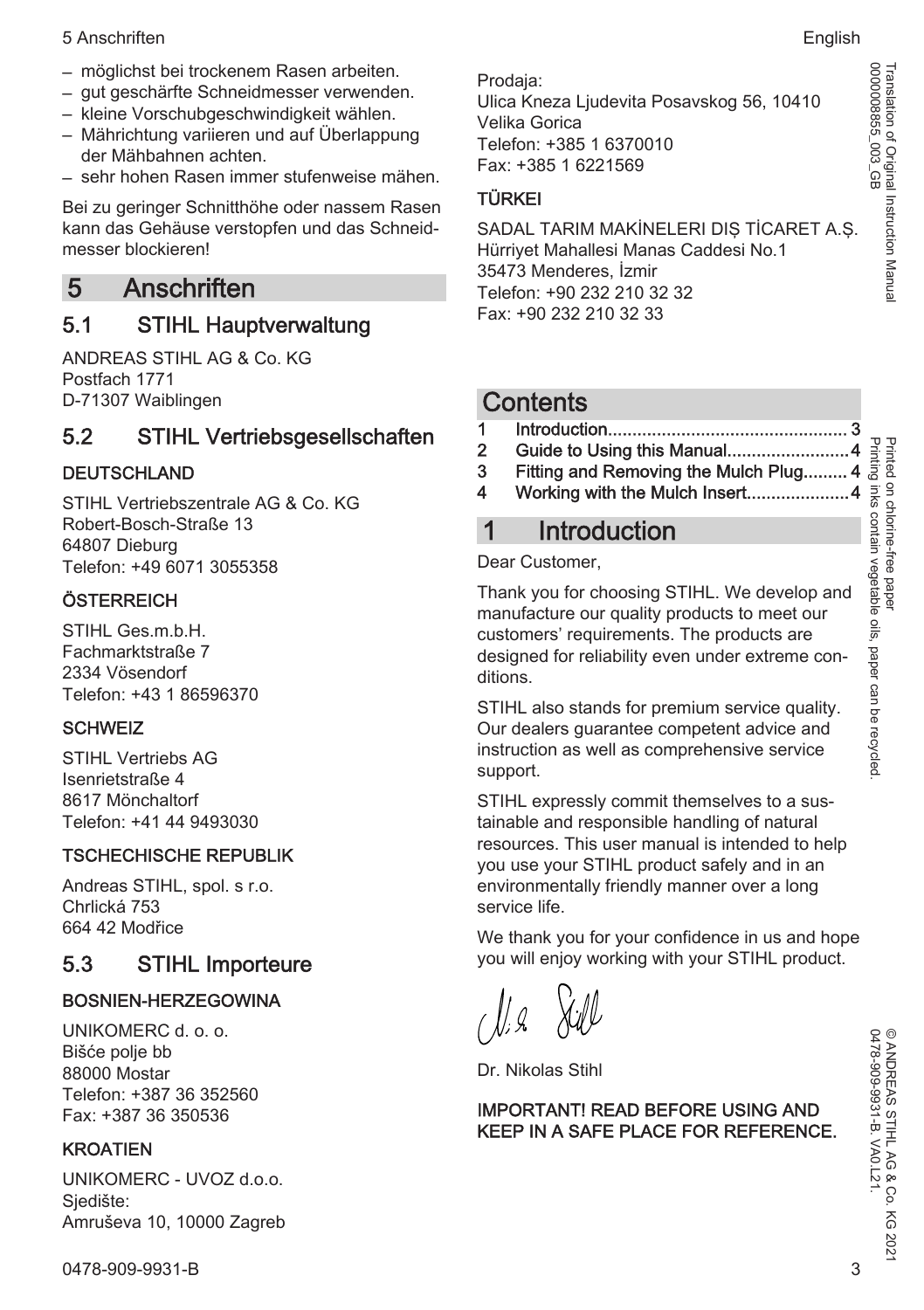# <span id="page-3-0"></span>2 Guide to Using this Manual

# 2.1 Applicable Documents

Local safety regulations apply.

- ► In addition to this instruction manual, read, understand and keep the following documents:
	- STIHL RMA 765 V instruction manual

# 3 Fitting and Removing the Mulch Plug

### 3.1 Inserting the Mulch Insert

- ► Switch the lawn mower off, pull out the activa‐ tion key and remove the battery.
- ► Place the lawn mower on a level surface.



- ► Open discharge flap (1) and hold it open.
- ► Insert mulch insert (2) into discharge chute (3).
- ► Lift detent catch (4) and engage retaining lugs (5) in the housing by applying pressure from above.
- ► Close discharge flap (1).

# 3.2 Removing the Mulch Insert

- ► Switch the lawn mower off, pull out the activa‐ tion key and remove the battery.
- ► Place the lawn mower on a level surface.
- ► Open the discharge flap and hold it open.
- ► Lift the detent catch.
- ► Remove the mulch insert.
- ► Close the discharge flap.

# 4 Working with the Mulch Insert

# 4.1 Mulching

During mulching, the cut grass is chopped up several times through a special air flow guidance system in the mower blade area and then blown back into the turf. The clippings remain on the lawn surface where they partially decompose and serve as a natural fertiliser. To ensure a per‐ fect, thick lawn, mulch regularly, removing 1/3 of the grass height.

Requirements for good mulching results:

- Frequency: At least twice a week in the spring (main period of growth) and once a week in the summer and autumn.
- Cutting height: Remove approximately one third of the grass height, only use cutting heights 3 to 7.
- Mow the lawn when dry if possible.
- Use well sharpened cutting blades.
- Select a low rate of feed.
- Vary the mowing direction and ensure that the mowing strips overlap.
- Always mow very tall grass in stages.

If the cutting height is too low or the grass is wet, the housing may become clogged, blocking the cutting blade!

# Table des matières

1 Préface........................................................4 [Informations concernant la présente Notice](#page-4-0) [d'emploi.](#page-4-0)......................................................[5](#page-4-0) [3](#page-4-0) [Mise en place et retrait de l'obturateur mul‐](#page-4-0) [ching](#page-4-0)........................................................... [5](#page-4-0) [4](#page-4-0) [Utilisation de l'obturateur mulching](#page-4-0)............. [5](#page-4-0)

# 1 Préface

Chère cliente, cher client,

[5](#page-4-0) [Adresses.](#page-4-0).................................................... [5](#page-4-0) Nous vous remercions d'avoir choisi un produit STIHL. Dans le développement et la fabrication de nos produits, nous mettons tout en œuvre pour garantir une excellente qualité répondant aux besoins de nos clients. Nos produits se dis‐ tinguent par une grande fiabilité, même en cas de sollicitations extrêmes.

STIHL garantit également la plus haute qualité au niveau du service après-vente. Nos reven‐ deurs spécialisés fournissent des conseils com‐ pétents, aident nos clients à se familiariser avec nos produits et assurent une assistance techni‐ que complète.

STIHL se déclare résolument en faveur d'un développement durable et d'une gestion respon‐ sable de la nature. La présente Notice d'emploi vous aidera à utiliser votre produit STIHL en toute sécurité et dans le respect de l'environne‐ ment, pendant toute sa longue durée de vie.

Nous vous remercions de votre confiance et vous souhaitons beaucoup de plaisir avec votre produit STIHL.

0000008698\_003\_F

Traduction de la Notice d'emploi d'origine<br>0000008698\_003\_F Traduction de la Notice d'emploi d'origine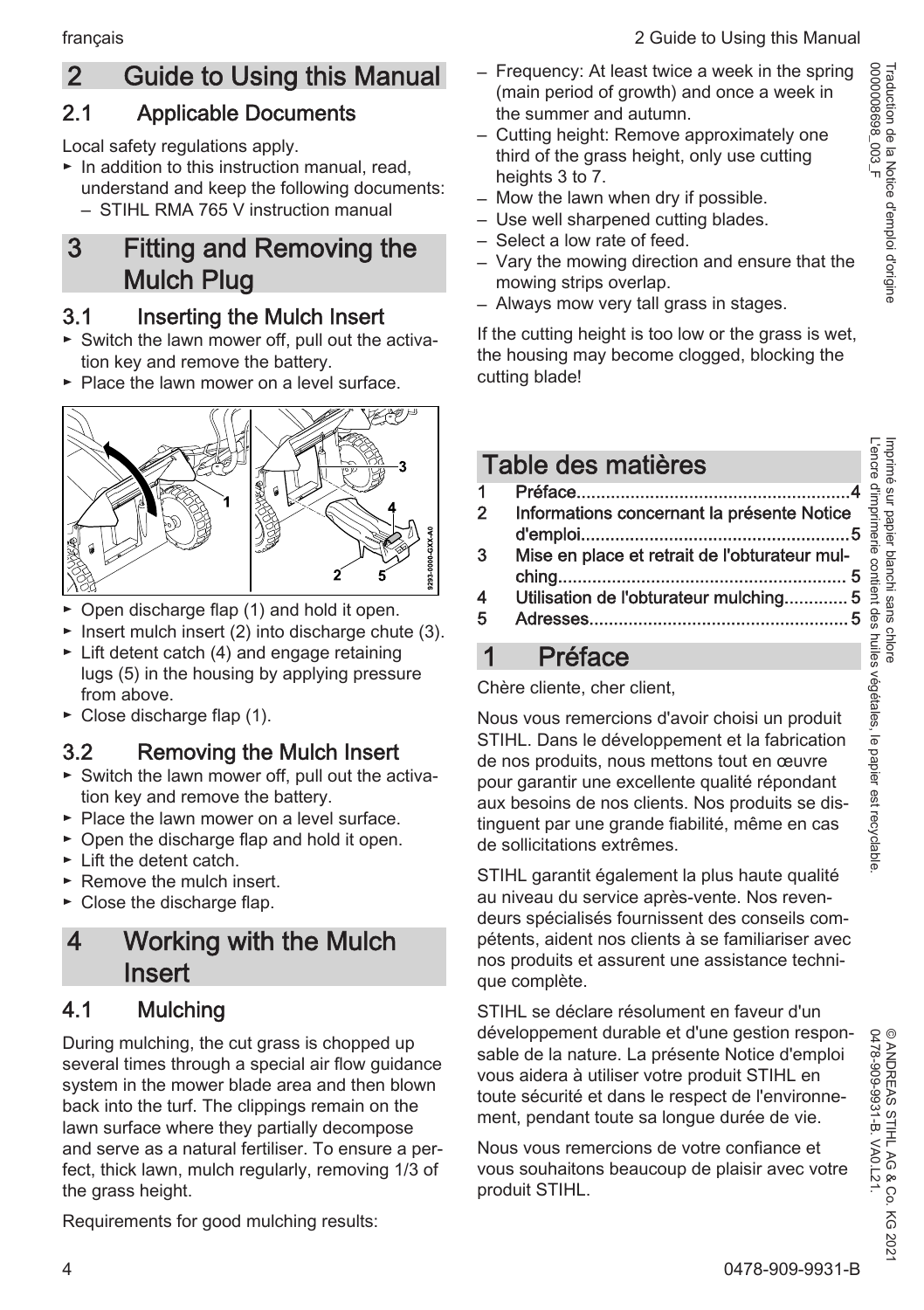<span id="page-4-0"></span>11. q

Dr. Nikolas Stihl

#### IMPORTANT I LIRE CETTE NOTICE AVANT D'UTILISER CE PRODUIT ET LA CONSERVER PRÉCIEUSEMENT.

### 2 Informations concernant la présente Notice d'emploi

### 2.1 Documents applicables

Les consignes de sécurité locales s'appliquent. ► Outre la présente Notice d'emploi, lire, com‐

- prendre et conserver les documents suivants :
- Manuel d'utilisation du STIHL RMA 765 V

# 3 Mise en place et retrait de l'obturateur mulching

#### 3.1 Mise en place de l'obturateur mulching

- ► Arrêter la tondeuse, retirer la clé de sécurité et enlever la batterie.
- ► Placer la tondeuse sur une surface plane.



- ► Ouvrir et maintenir le volet d'éjection (1).
- ► Mettre en place l'obturateur mulching (2) dans le canal d'éjection (3).
- ► Relever la languette d'arrêt (4) et enclencher les ergots (5) dans le carter en exerçant une pression par le haut.
- ► Fermer le volet d'éjection (1).

### 3.2 Retrait de l'obturateur mulching

- ► Arrêter la tondeuse, retirer la clé de sécurité et enlever la batterie.
- ► Placer la tondeuse sur une surface plane.
- ► Ouvrir et maintenir le volet d'éjection.
- ► Relever la languette d'arrêt.
- ► Retirer l'obturateur mulching.
- ► Fermer le volet d'éjection.

# 4 Utilisation de l'obturateur mulching

### 4.1 Mulching

Lors du mulching, les brins d'herbe coupés sont broyés plusieurs fois, grâce à un flux d'air spé‐ cialement dirigé vers la zone de coupe, avant d'être pulvérisés en fines particules sur le gazon. L'herbe coupée reste sur le gazon, où elle se décompose facilement et sert d'engrais naturel. Pour obtenir un beau gazon bien dense, il est nécessaire de procéder souvent au mulching en tondant l'herbe à 1/3 de sa hauteur.

Conditions préalables pour de bons résultats de mulching :

- Fréquence : au printemps (période de crois‐ sance principale) au moins 2 fois par semaine, en été et en hiver 1 fois par semaine.
- Hauteur de coupe : couper l'herbe sur environ un tiers de sa hauteur, utiliser uniquement les hauteurs de coupe 3 à 7.
- Tondre si possible lorsque l'herbe est sèche.
- Utiliser des lames de coupe bien affûtées.
- Choisir une faible vitesse d'avancement.
- Alterner le sens de la tonte et faire attention au chevauchement des bandes de tonte.
- Tondre les herbes très hautes par étapes.

Si la hauteur de coupe est trop basse ou que l'herbe est mouillée, le carter risque de se bou‐ cher et la lame de coupe de se bloquer !

### 5 Adresses

### 5.1 Direction générale STIHL

ANDREAS STIHL AG & Co. KG Postfach 1771 D-71307 Waiblingen

### 5.2 Sociétés de distribution STIHL

#### ALLEMAGNE

STIHL Vertriebszentrale AG & Co. KG Robert-Bosch-Straße 13 64807 Dieburg Téléphone : +49 6071 3055358

#### **AUTRICHE**

STIHL Ges m b H. Fachmarktstraße 7 2334 Vösendorf Téléphone : +43 1 86596370

#### **SUISSE**

STIHL Vertriebs AG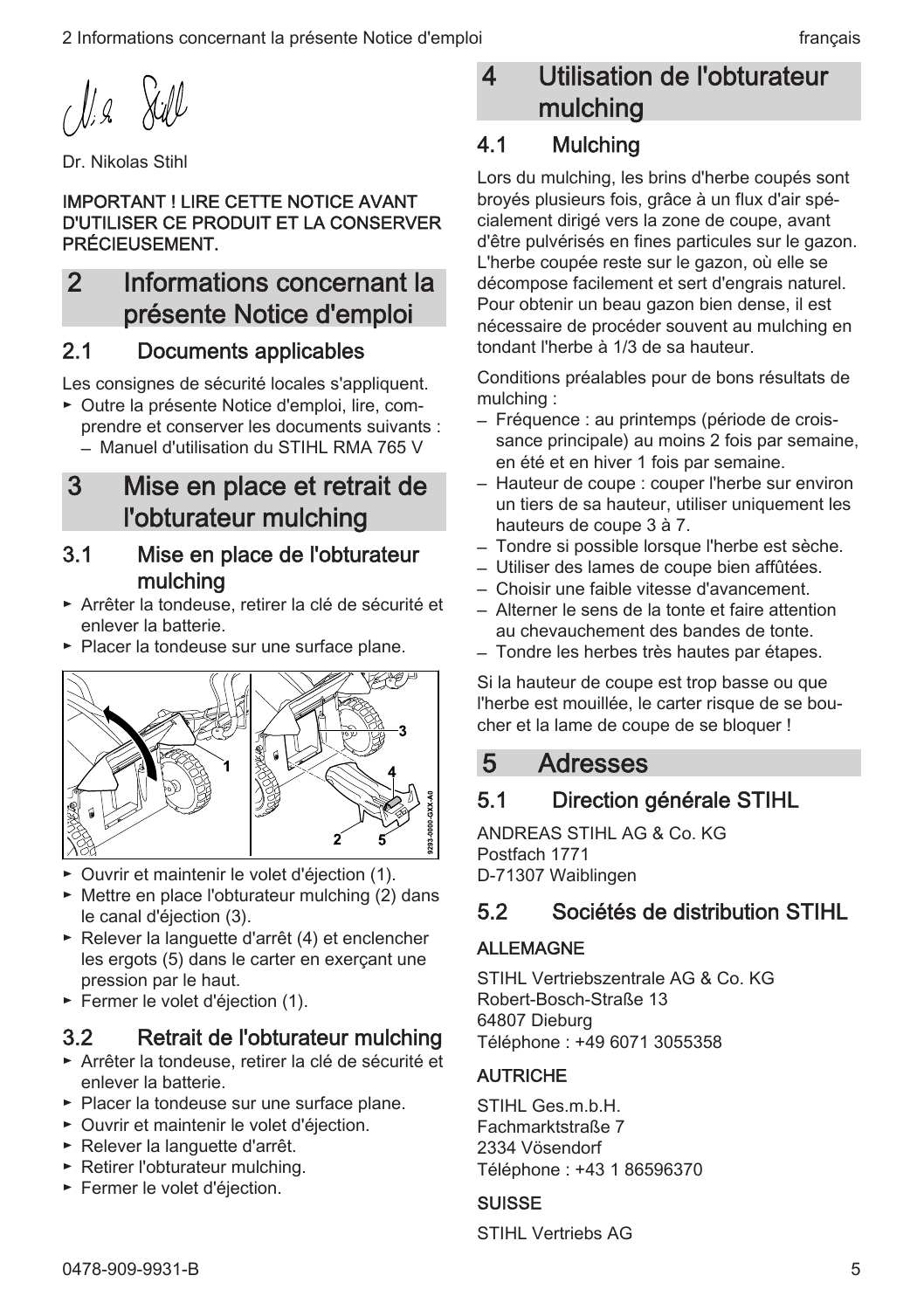<span id="page-5-0"></span>Isenrietstraße 4 8617 Mönchaltorf Téléphone : +41 44 9493030

#### RÉPUBLIQUE TCHÈQUE

Andreas STIHL, spol. s r.o. Chrlická 753 664 42 Modřice

### 5.3 Importateurs STIHL

#### BOSNIE-HERZÉGOVINE

UNIKOMERC d. o. o. Bišće polje bb 88000 Mostar Téléphone : +387 36 352560 Fax : +387 36 350536

#### **CROATIE**

UNIKOMERC - UVOZ d.o.o. Siedište : Amruševa 10, 10000 Zagreb Prodaja : Ulica Kneza Ljudevita Posavskog 56, 10410 Velika Gorica Téléphone : +385 1 6370010 Fax : +385 1 6221569

#### **TURQUIE**

SADAL TARIM MAKİNELERI DIŞ TİCARET A.Ş. Hürriyet Mahallesi Manas Caddesi No.1 35473 Menderes, İzmir Téléphone : +90 232 210 32 32 Fax: +90 232 210 32 33

# Índice

- 1 Prólogo........................................................6 2 Informaciones relativas a estas instruccio‐ nes para la reparación................................ 6
- 3 Colocar y sacar el dispositivo de mulching. 6
- [4](#page-6-0) [Trabajar con el accesorio de mulching.](#page-6-0)...... [7](#page-6-0)

# 1 Prólogo

Distinguidos clientes,

Nos alegramos de que se hayan decidido por STIHL. Desarrollamos y confeccionamos nuestros productos en primera calidad y con arreglo a las necesidades de nuestros clientes. De esta manera conseguimos elaborar productos altamente fiables incluso en condiciones de esfuerzo extremas.

STIHL también presta un Servicio Postventa de primera calidad. Nuestros comercios especializa‐ dos garantizan un asesoramiento e instrucciones competentes así como un amplio asesoramiento técnico.

STIHL se declara expresamente a favor de tratar la naturaleza de forma sostenible y responsable. Estas instrucciones de servicio pretenden asis‐ tirle para hacer un uso ecológico y seguro de su producto STIHL durante toda su vida útil.

Le agradecemos su confianza y le deseamos que disfrute de su producto STIHL.

Dr. Nikolas Stihl

#### IMPORTANTE: LEER ANTES DE USAR Y **GUARDAR**

# 2 Informaciones relativas a estas instrucciones para la reparación

### 2.1 Documentación vigente

Las normas de seguridad locales están en vigor.

► Además de este manual de instrucciones se deben leer, comprender y guardar los siguientes documentos:

– Manual de instrucciones STIHL RMA 765 V

# 3 Colocar y sacar el disposi‐ tivo de mulching

#### 3.1 Colocar el accesorio de mul‐ ching

- ► Apagar el cortacésped, retirar la llave de seguridad y sacar el acumulador.
- ► Colocar el cortacésped sobre una superficie llana.



Abrir el deflector (1) y mantenerlo abierto.

0000008855\_003\_E

Traducción del manual de instrucciones origina<br>0000008855\_003\_E Traducción del manual de instrucciones original

0478-909-9931-B. VA0.L21. © ANDREAS STIHL AG & Co. KG 2021

ANDREAS STIHL AG & Co **VA0.L2** 

.<br>බ 202

8-128-909-9931-B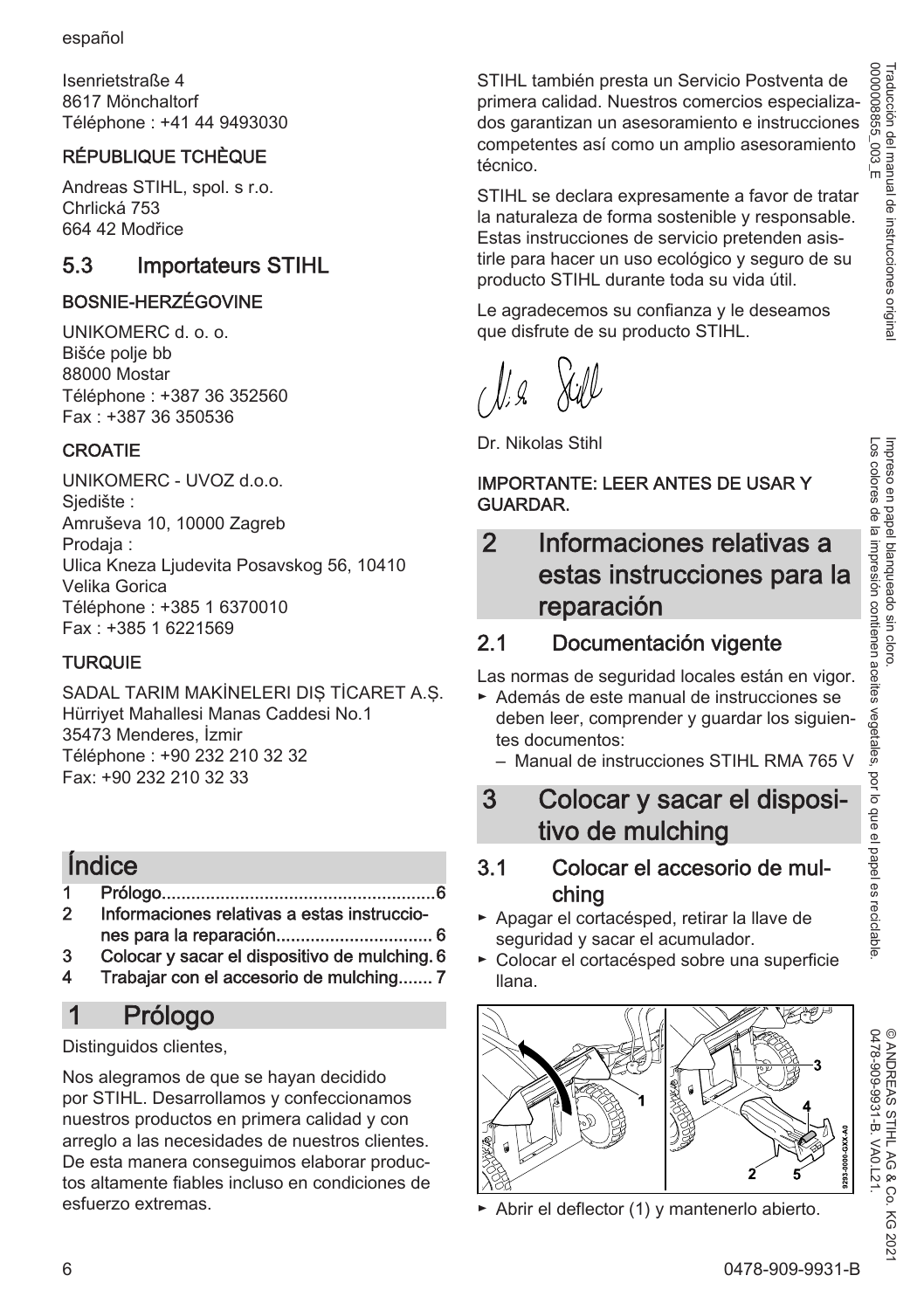- <span id="page-6-0"></span>► Colocar el accesorio de mulching (2) en el canal de expulsión (3).
- ► Tirar de la lengüeta de retención (4) hacia arriba y encajar las pestañas (5) en la carcasa aplicando presión desde arriba.
- ► Cerrar el deflector (1).

## 3.2 Sacar el accesorio de mulching

- ► Apagar el cortacésped, retirar la llave de seguridad y sacar el acumulador.
- ► Colocar el cortacésped sobre una superficie llana.
- ► Abrir el deflector y mantenerlo en esta posi‐ ción.
- ► Tirar de la lengüeta de retención hacia arriba.
- ► Sacar el accesorio de mulching.
- ► Cerrar el deflector.

# 4 Trabajar con el accesorio de mulching

# 4.1 Mulching

Durante el mulching, la hierba cortada pasa varias veces por el filo de corte mediante un guiado especial de la corriente de aire a través de la zona de la cuchilla, y después se sopla de nuevo al césped. La hierba cortada permanece sobre el césped, donde se descompone fácil‐ mente y sirve de abono natural. Un césped bonito y tupido se obtiene solo sometiéndolo a un mulching frecuente; para ello debería cortarse 1/3 de la altura de la hierba.

Requisitos para un buen resultado de mulching:

- Frecuencia: en primavera (período principal de crecimiento) al menos dos veces por semana, en verano y otoño al menos una vez por semana.
- Altura de corte: cortar aproximadamente un tercio de la altura de la hierba y aplicar sola‐ mente las alturas de corte 3 a 7.
- A ser posible, trabajar con el césped seco.
- Utilizar cuchillas bien afiladas.
- Elegir una baja velocidad de avance.
- Variar la dirección de corte y prestar atención al solapamiento de las bandas de corte.
- Cortar el césped muy alto siempre gradual‐ mente.

Si la altura de corte es insuficiente o el césped está mojado, la carcasa se puede atascar, lo que a su vez bloquearía la cuchilla.

# Innehållsförteckning

- 1 Förord......................................................... 7 2 Information bruksanvisningen..................... 7 3 Sätta in och ta ut bioklipptillsats..................7
- [Arbeta med bioklipptillsatsen](#page-7-0)..............

# 1 Förord

### Hej!

Tack för att du valt en produkt från STIHL. Vi utvecklar och tillverkar produkter av mycket hög kvalitet som uppfyller våra kunders behov. Därför är våra produkter mycket säkra även när de belastas mycket.

STIHL ger även en förstklassig service. Hos våra återförsäljare får du kompetent rådgivning och instruktioner samt tekniska råd.

STIHL strävar efter att arbeta på ett sätt som är så hållbart och ansvarsfullt mot naturen som möjligt. Denna bruksanvisning är till för att hjälpa dig att använda din STIHL produkt på ett säkert och miljövänligt sätt över lång tid.

Vi uppskattar ditt förtroende för oss och önskar dig lycka till med din STIHL-produkt.

Dr Nikolas Stihl

VIKTIGT! LÄS BRUKSANVISNINGEN INNAN DU ANVÄNDER PRODUKTEN OCH SPARA DEN.

2 Information bruksanvis‐ ningen

### 2.1 Gällande dokument

De lokala säkerhetsföreskrifterna gäller.

- ► Läs, förstå och förvara följande dokument, för‐ utom bruksanvisningen:
	- Bruksanvisning STIHL RMA 765 V

# 3 Sätta in och ta ut bioklipp‐ tillsats

# 3.1 Sätta in bioklipptillsats

- ► Stäng av gräsklipparen, dra ut säkerhetsnyck‐ eln och ta bort batteriet.
- ► Ställ gräsklipparen på en plan yta.

Översättning av originalbruksanvisningen

202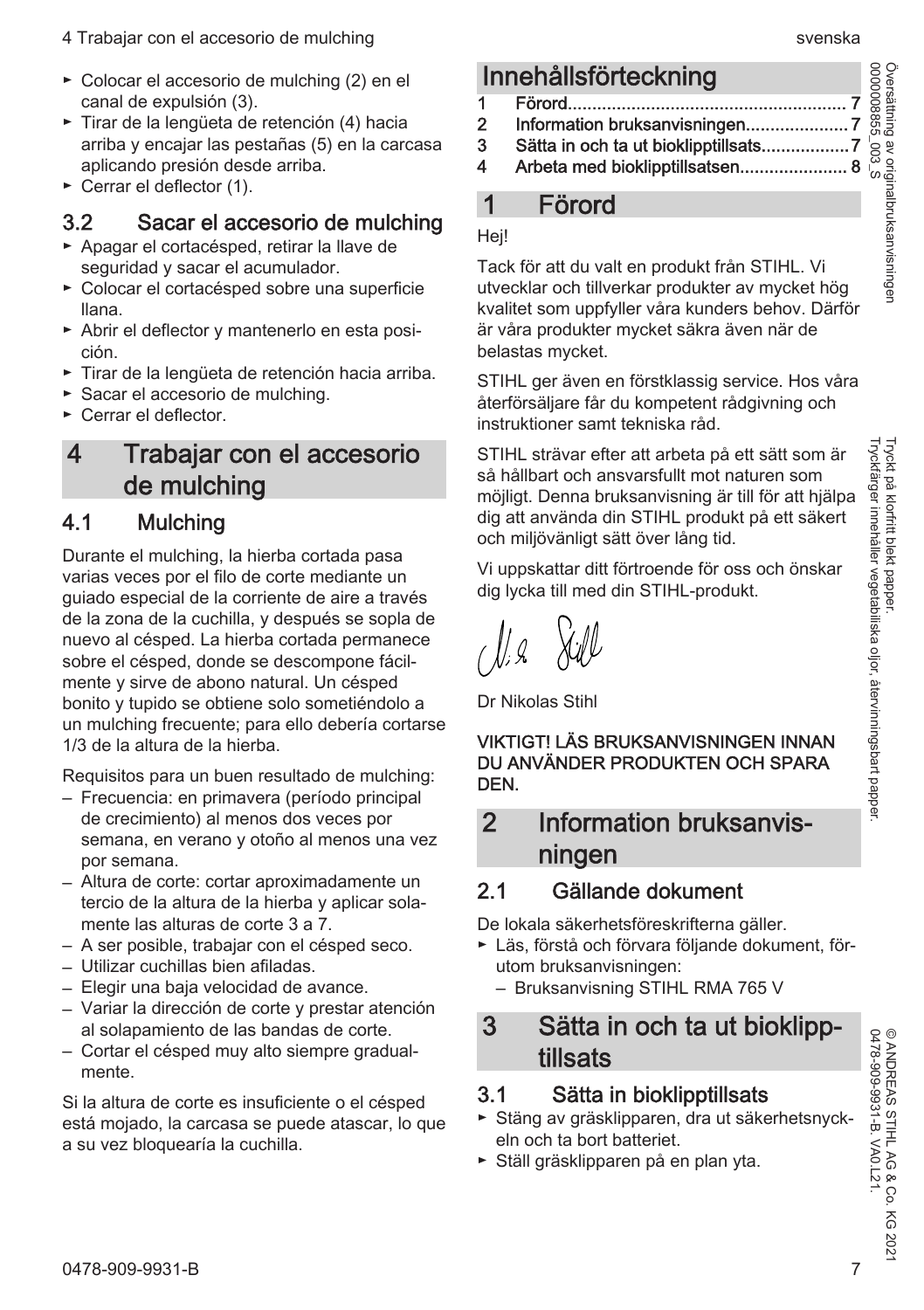<span id="page-7-0"></span>

- ► Öppna utkastluckan (1) och håll den så.
- ► Sätt in bioklipptillsatsen (2) i utkastkanalen (3).
- ► Dra upp spärren (4) och snäpp in låsklack‐ arna (5) i kåpan genom att trycka uppifrån.
- ► Stäng utkastluckan (1).

### 3.2 Ta ut bioklipptillsats

- ► Stäng av gräsklipparen, dra ut säkerhetsnyck‐ eln och ta bort batteriet.
- ► Ställ gräsklipparen på en plan yta.
- ► Öppna utkastluckan och håll den så.
- ► Dra upp spärren.
- ► Ta ut bioklipptillsatsen.
- ► Stäng utkastluckan.

### 4 Arbeta med bioklipptillsat‐ sen

### 4.1 Bioklippning

Vid bioklippning skärs det avklippta gräset sön‐ der flera gånger tack vare ett speciellt luftflöde i knivområdet och blåses sedan tillbaka till gräsmattebotten. Klippmaterialet lämnas kvar på grä‐ sytan, där det lätt förmultnar och återförs till kretsloppet som gödning. En vacker och tät gräs‐ matta får du genom att bioklippa ofta, 1/3 av gräshöjden bör då klippas.

Förutsättningar för ett bra bioklippresultat:

- Hur ofta: På våren (huvudsaklig växtperiod) minst 2 gånger per vecka, på sommaren och på hösten minst 1 gång per vecka.
- Klipphöjd: Klipp av ca en tredjedel av gräshöj‐ den. Använd bara klipphöjderna 3 till 7.
- Klipp torrt gräs om det är möjligt.
- Använd väl slipade knivar.
- Välj en låg hastighet.
- Variera klippriktningen och se till att klippspå‐ ren överlappar.
- Klipp alltid mycket högt gräs i flera steg.

Vid för låg klipphöjd eller vått gräs kan kåpan sättas igen och kniven blockeras!

# Sisällysluettelo<br>1 Alkusanat............

- 
- 1 Alkusanat.................................................... 8
- 2 Tietoja tästä käyttöohjeesta........................ 8 3 Silppurikiilan kiinnitys ja irrotus................... 8
- [4](#page-8-0) [Silppurikiilalla työskenteleminen](#page-8-0)................. [9](#page-8-0)

# 1 Alkusanat

Arvoisa asiakas,

kiitämme sinua STIHLin tuotteen valinnasta. STIHL kehittää ja valmistaa huippuluokan tuot‐ teita pitäen suunnittelun lähtökohtana asiakkai‐ densa tarpeita. Näin pystymme tarjoamaan asiakkaillemme tuotteita, jotka toimivat luotetta‐ vasti myös äärimmäisen vaativissa olosuhteissa.

STIHL tunnetaan myös erinomaisesta asiakas‐ palvelustaan. Jälleenmyyjämme huolehtivat sekä asiantuntevasta neuvonnasta ja opastuksesta että kattavien teknisten palvelujen tarjoamisesta.

STIHL on sitoutunut kestävään ja vastuulliseen vuorovaikutukseen luonnon kanssa. Tämän käyt‐ töohieen tarkoituksena on auttaa sinua käyttämään STIHL-tuotetta turvallisesti ja ympäristöys‐ tävällisesti pitkän käyttöiän ajan.

Kiitämme sinua STIHLiä kohtaan osoittamastasi luottamuksesta. Toivomme, että olet tyytyväinen hankkimaasi STIHL-tuotteeseen.

Tohtori Nikolas Stihl

#### TÄRKEÄÄ! LUE OPAS ENNEN KÄYTTÖÄ JA SÄILYTÄ SE VASTAISTA KÄYTTÖÄ VARTEN.

# 2 Tietoja tästä käyttöohjeesta

### 2.1 Voimassa olevat asiakirjat

Voimassa ovat paikalliset turvallisuusmääräyk‐ set.

► Tämän käyttöohjeen lisäksi lue seuraavat asiakirjat, niin että ymmärrät ne, ja säilytä ne: – Käyttöohjeet – STIHL RMA 765 V

# 3 Silppurikiilan kiinnitys ja irrotus

### 3.1 Silppurikiilan kiinnitys

- ► Sammuta ruohonleikkuri, vedä turva-avain irti ja irrota akku.
- ► Aseta ruohonleikkuri tasaiselle alustalle.

0478-909-9931-B. VA0.L21. © ANDREAS STIHL AG & Co. KG 2021

.<br>බ 202

0478-909-9931-B © ANDREAS STIHL AG & Co.<br>0478-909-9931-B. VA0.L21.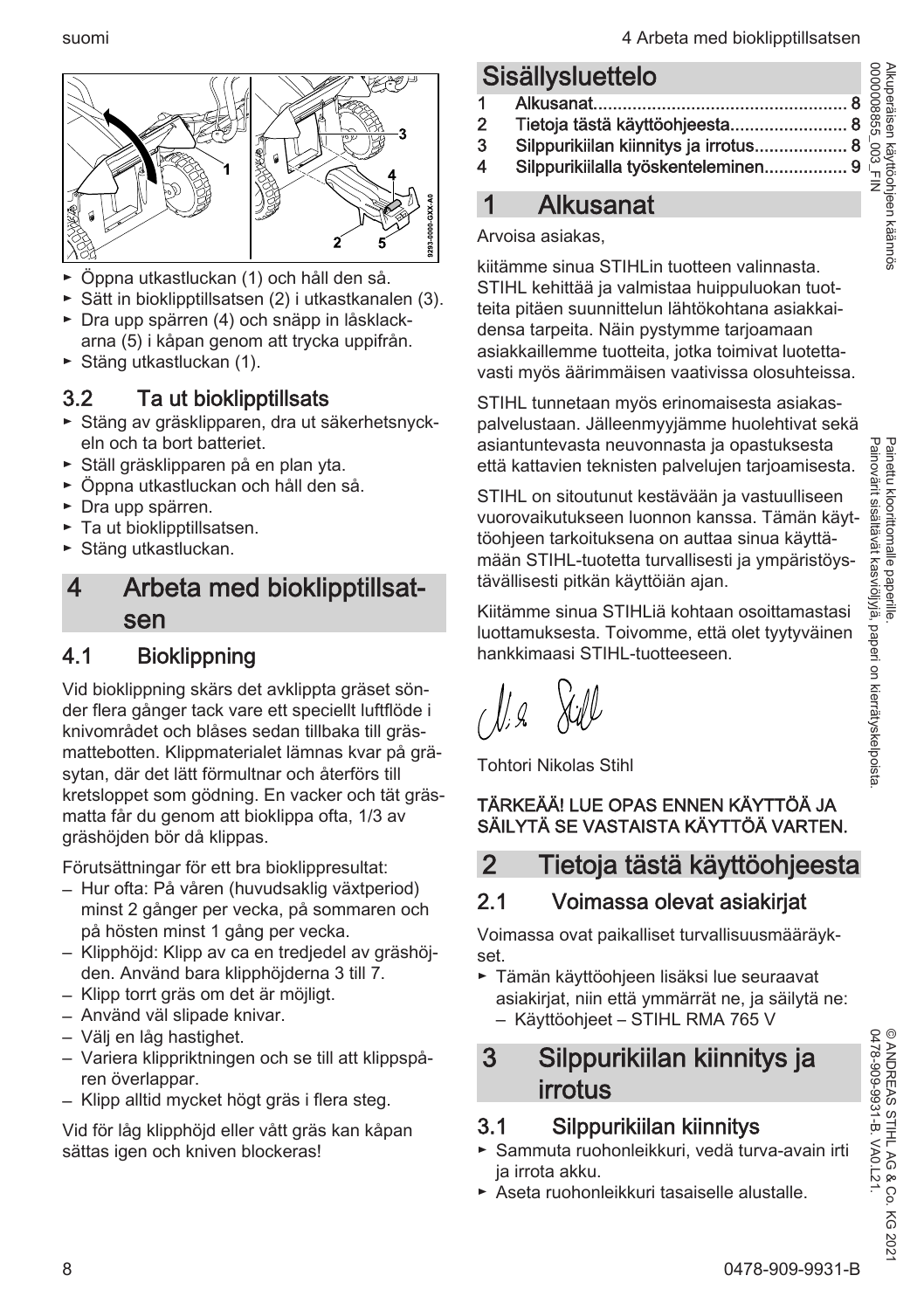<span id="page-8-0"></span>

- ► Avaa poistoluukku (1) ja pidä sitä auki.
- ► Aseta silppurikiila (2) poistokanavaan (3).
- ► Vedä lukituskorvake (4) ylös ja lukitse lukko‐ nokat (5) painamalla ne alaspäin kiinni run‐ koon.
- ► Sulje poistoluukku (1).

### 3.2 Silppurikiilan irrotus

- ► Sammuta ruohonleikkuri, vedä turva-avain irti ja irrota akku.
- ► Aseta ruohonleikkuri tasaiselle alustalle.
- ► Avaa poistoluukku ja pidä sitä auki.
- ► Vedä lukituskorvake ylös.
- ► Irrota silppurikiila.
- ► Sulje poistoluukku.

# 4 Silppurikiilalla työskentele‐ minen

### 4.1 Allesilppuava leikkuu

Allesilppuavan leikkuun aikana ilmavirta ohjaa katkaistun ruohon useita kertoja leikkuutilaan sil‐ puttavaksi ja puhaltaa sen sitten takaisin nurmi‐ kon pinnalle. Leikkuujäte jää nurmikolle, missä se lahoaa nopeasti toimien luonnollisena lannoit‐ teena. Nurmikosta saadaan kaunis ja tuuhea usein toistuvalla allesilppuavalla leikkuulla, jolloin ruohon pituudesta leikataan yksi kolmasosa.

Näin saat hyvän leikkuujäljen allesilppuamalla:

- Tiheys: Leikkaa keväällä (pääkasvuaikana) vähintään kaksi kertaa viikossa, kesällä ja syk‐ syllä kerran viikossa.
- Leikkuukorkeus: Leikkaa noin kolmannes ruo‐ hon korkeudesta ja käytä vain leikkuukorkeuk‐ sia 3–7.
- Työskentele mieluiten ruohon ollessa kuivaa.
- Käytä hyvin teroitettuja leikkuuteriä.
- Valitse pieni etenemisnopeus.
- Vaihtele leikkuusuuntaa ja leikkaa kaistat limit‐ täin.
- Leikkaa hyvin pitkä ruoho aina vaiheittain.

Jos leikkuukorkeus on liian matala tai ruoho mär‐ kää, leikkurin runko voi tukkeutua ja leikkuuterä juuttua kiinni!

#### Indice

- 
- $| Indice |                                                 |   |
|--------|-------------------------------------------------|---|
| 1      | Premessa                                        | 9 |
| 2      | Informationi sulle presenti Istruzioni d'uso. 9 |   |
| 3      | Insertimento ed estrazione dell'inserto mul-    |   |$ 0000008698\_003\_I 1 Premessa....................................................9 Inserimento ed estrazione dell'inserto mul--<br>200 [ching](#page-9-0)......................................................... [10](#page-9-0) [4](#page-9-0) [Lavoro con l'inserto mulching.](#page-9-0)..................[.10](#page-9-0) [5](#page-9-0) [Indirizzi](#page-9-0)......................................................[10](#page-9-0)

#### Gentile cliente,

1 Premessa

congratulazioni per aver scelto STIHL. Proget‐ tiamo e fabbrichiamo prodotti della massima qualità secondo le esigenze della nostra clien‐ tela. I nostri prodotti risultano altamente affidabili anche in caso di sollecitazioni estreme.

STIHL offre la massima qualità anche nell'assi‐ stenza. I nostri rivenditori garantiscono consulenza e istruzioni competenti e un'assistenza tec‐ nica completa.

STIHL dichiara espressamente di adottare un atteggiamento sostenibile e responsabile nei confronti della natura. Le istruzioni per l'uso La aiuteranno a utilizzare il Suo prodotto STIHL in modo sicuro ed ecologico a lungo.

La ringraziamo per la fiducia e Le auguriamo buon lavoro con il Suo prodotto STIHL.

Dr. Nikolas Stihl

IMPORTANTE! LEGGERE PRIMA DELL'USO E CONSERVARE.

### 2 Informazioni sulle presenti Istruzioni d'uso

### 2.1 Documenti applicabili

- Si applicano le norme per la sicurezza locali.
- ► Oltre alle presenti istruzioni per l'uso, leggere, comprendere e conservare i seguenti docu‐ menti:
	- Istruzioni per l'uso dell'attrezzo STIHL RMA 765 V

0478-909-9931-B. VA0.L21. © ANDREAS STIHL AG & Co. KG 2021

© ANDREAS STIHL AG & Co. 0478-909-9931-B. VA0.L2

.<br>ลิ 202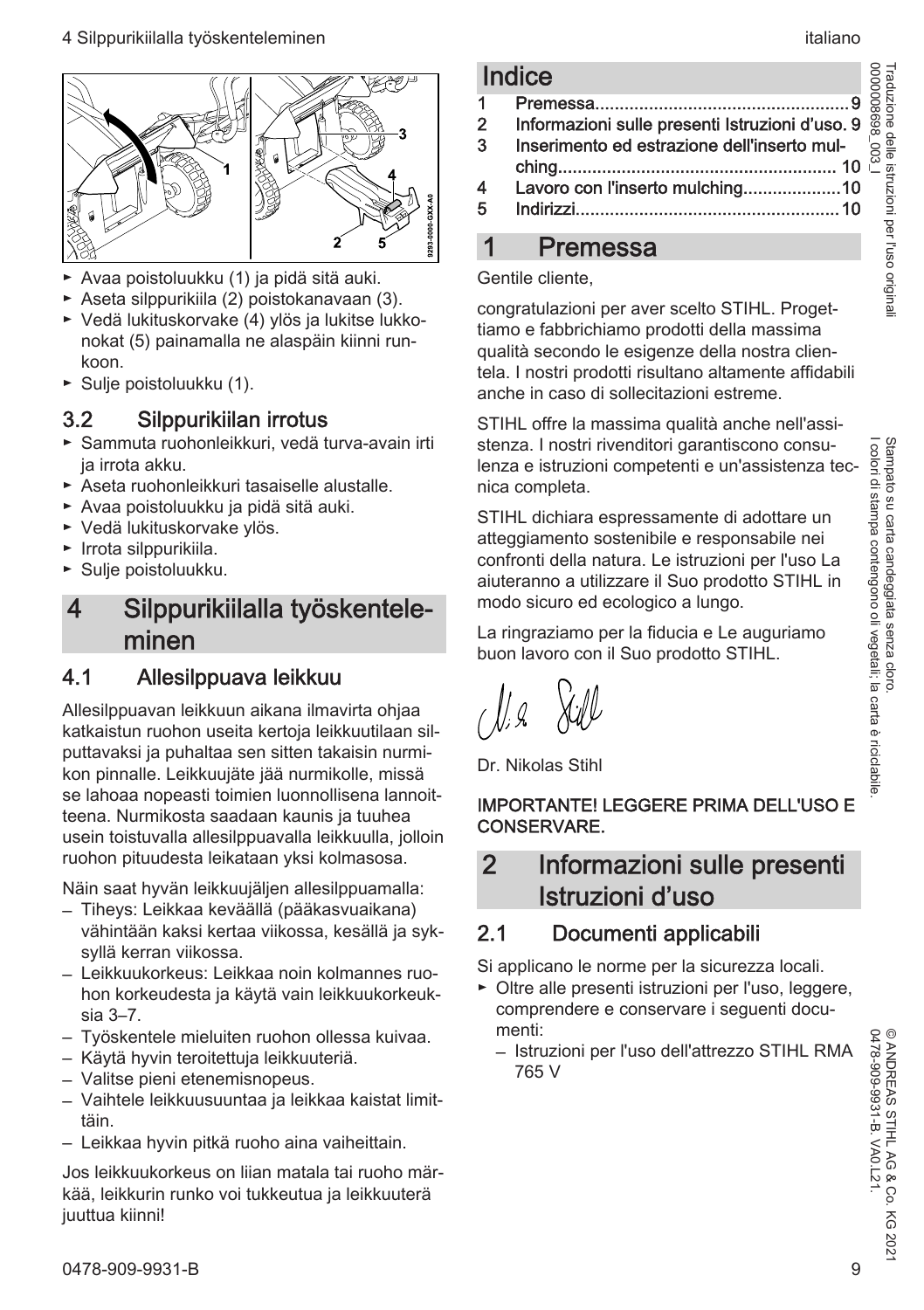# 3 Inserimento ed estrazione dell'inserto mulching

#### 3.1 Inserimento dell'inserto mul‐ ching

- ► Spegnere il tosaerba, rimuovere la chiave di sicurezza ed estrarre la batteria.
- ► Posizionare il tosaerba su una superficie piana.



- ► Aprire e tenere aperto lo sportello-deflet‐ tore (1).
- ► Inserire l'inserto mulching (2) nel canale di scarico (3).
- ► Tirare verso l'alto la linguetta di arresto (4) e far scattare nella scocca i naselli di arresto (5) esercitando una pressione dall'alto.
- ► Chiudere lo sportello deflettore (1).

### 3.2 Estrazione dell'inserto mulching

- ► Spegnere il tosaerba, rimuovere la chiave di sicurezza ed estrarre la batteria.
- ► Posizionare il tosaerba su una superficie piana.
- ► Aprire e tenere aperto lo sportello-deflettore.
- ► Tirare verso l'alto la linguetta di arresto.
- ► Togliere l'inserto mulching.
- ► Chiudere lo sportello-deflettore.

# 4 Lavoro con l'inserto mul‐ ching

# 4.1 Mulching

Durante il mulching l'erba tagliata viene sminuz‐ zata ripetutamente attraverso una speciale addu‐ zione del flusso d'aria nella zona lama e succes‐ sivamente sparsa nuovamente sul tappeto erboso. L'erba tagliata resta sulla superficie del prato, dove si decompone facilmente e ritorna in circolo come concime naturale. Un prato bello e folto si ottiene grazie ad un mulching periodico e tagliando 1/3 dell'altezza dell'erba.

Presupposti per un buon risultato di mulching:

- <span id="page-9-0"></span>italiano 3 Inserimento ed estrazione dell'inserto mulching
	- Frequenza: In primavera (periodo di crescita principale) minimo 2 volte alla settimana, in estate e in autunno 1 volta alla settimana.
	- Altezza di taglio: tagliare all'incirca un terzo dell'altezza erba, usare solo le altezze di taglio da 3 fino a 7.
	- Tagliare possibilmente con erba asciutta.
	- Utilizzare delle lame ben affilate.
	- Selezionare una velocità di avanzamento ridotta.
	- Variare la direzione di taglio e fare attenzione alla sovrapposizione dei percorsi di taglio.
	- Lavorare i prati con erba molto alta sempre a più riprese.

Con un'altezza di taglio troppo bassa o con l'erba bagnata la scocca può intasarsi e bloccare la lama!

### 5 Indirizzi

#### 5.1 STIHL Amministrazione gene‐ rale

ANDREAS STIHL AG & Co. KG Postfach 1771 D-71307 Waiblingen

### 5.2 Società di vendita STIHL

#### **GERMANIA**

STIHL Vertriebszentrale AG & Co. KG Robert-Bosch-Straße 13 64807 Dieburg Telefono: +49 6071 3055358

#### **AUSTRIA**

STIHL Ges m b H. Fachmarktstraße 7 2334 Vösendorf Telefono: +43 1 86596370

#### SVIZZERA

STIHL Vertriebs AG Isenrietstraße 4 8617 Mönchaltorf Telefono: +41 44 9493030

#### REPUBBLICA CECA

Andreas STIHL, spol. s r.o. Chrlická 753 664 42 Modřice

### 5.3 Importatori STIHL

#### BOSNIA ERZEGOVINA

UNIKOMERC d. o. o.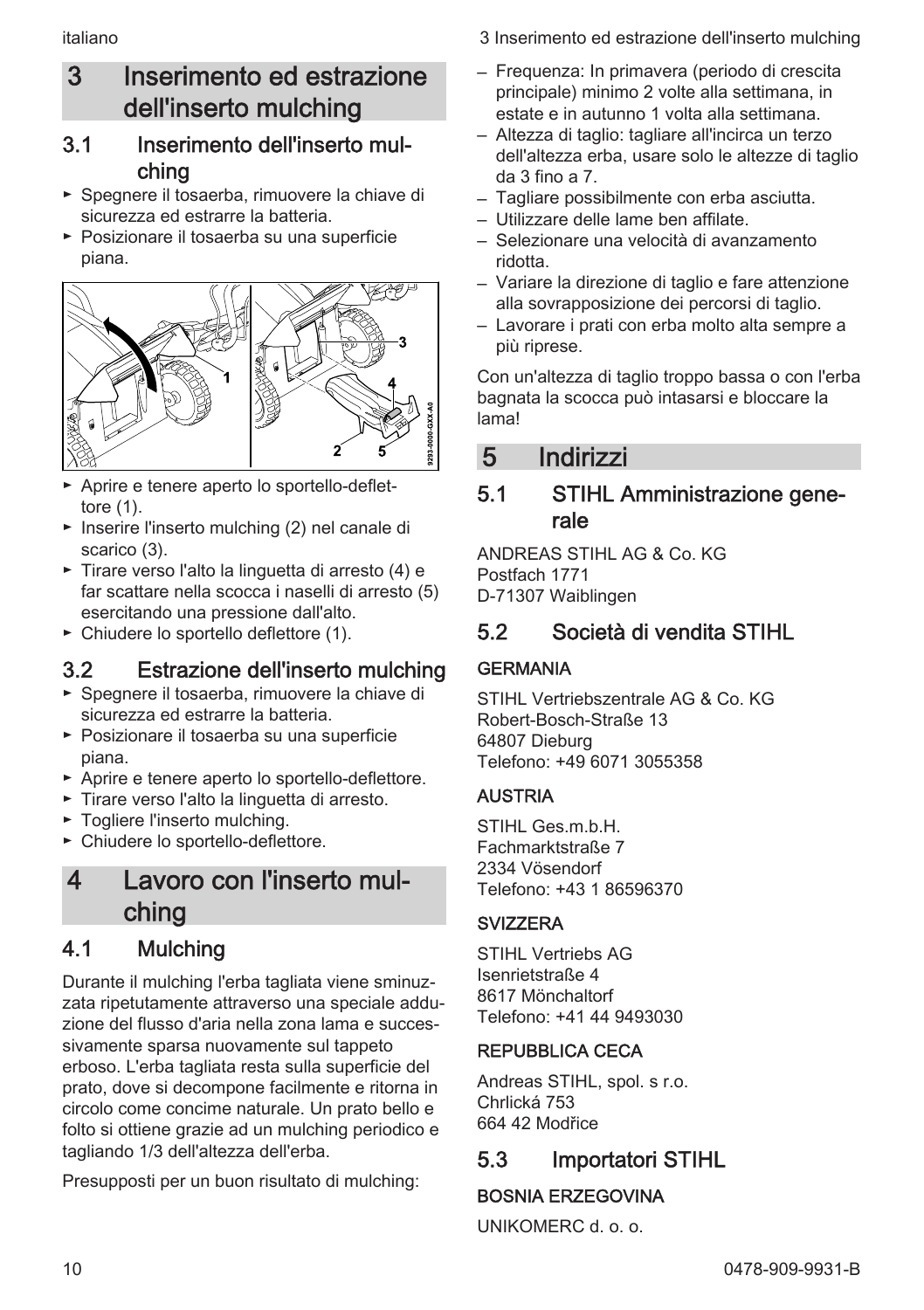Trykfarverne indeholder vegetabilske olier, papiret kan genbruges.

Trykt på klorfrit bleget papir.<br>Trykfarverne indeholder vegetabilske olier, papiret kan genbruges

Trykt på klorfrit bleget papir.

<span id="page-10-0"></span>Bišće polje bb 88000 Mostar Telefono: +387 36 352560 Fax: +387 36 350536

#### **CROAZIA**

UNIKOMERC - UVOZ d.o.o. Siedište: Amruševa 10, 10000 Zagreb Prodaja: Ulica Kneza Ljudevita Posavskog 56, 10410 Velika Gorica Telefono: +385 1 6370010 Fax: +385 1 6221569

#### **TURCHIA**

SADAL TARIM MAKİNELERI DIŞ TİCARET A.Ş. Hürriyet Mahallesi Manas Caddesi No.1 35473 Menderes, İzmir Telefono: +90 232 210 32 32 Fax: +90 232 210 32 33

### Indholdsfortegnelse

- 1 Forord....................................................... 11
- 2 Oplysninger om denne brugsvejledning....11
- 3 Ilægning og udtagning af granuleringsind‐ sats........................................................... 11
- [4](#page-11-0) [Brug af granuleringsindsatsen](#page-11-0).................. [12](#page-11-0)

# **Forord**

#### Kære kunde

Vi er glade for, at du har valgt STIHL. Vi udvikler og producerer vores produkter i topkvalitet efter vores kunders behov. Dermed kan vi fremstille produkter med høj pålidelighed, selv ved ekstrem belastning.

STIHL står også for topkvalitet, når det drejer sig om service. Vores fagpersonale garanterer kom‐ petent rådgivning og instruktion samt omfattende teknisk hjælp.

STIHL vedkender sig udtrykkeligt en bæredygtig og ansvarsfuld omgang med naturen. Denne brugsanvisning har til formål at hjælpe dig med at anvende dit STIHL-produkt med en lang leve‐ tid på en sikker og miljøvenlig måde.

Vi takker for din tillid og håber, at du får stor glæde af dit STIHL-produkt.

Nikolas Stihl

#### VIGTIGT! SKAL LÆSES FØR BRUG OG OPBE‐ VARES.

### 2 Oplysninger om denne brugsvejledning

### 2.1 Gældende dokumenter

De lokale sikkerhedsforskrifter gælder.

- ► Sørg for at læse, forstå og gemme følgende dokumenter sammen med betjeningsvejled‐ ningen:
	- Betjeningsvejledning STIHL RMA 765 V

# 3 Ilægning og udtagning af granuleringsindsats

### 3.1 Sæt granuleringsindsatsen i

- ► Sluk for plæneklipperen, træk sikringsnøglen ud, og tag batteriet ud.
- Stil plæneklipperen på en plan flade.



- Åbn og hold udkastningsspjældet (1).
- ► Indsæt granuleringsindsatsen (2) i udkast‐ ningskanalen (3).
- ► Træk låselasken (4) op, og lad låsetappene (5) gå i indgreb ved kabinettet ved at trykke på dem ovenfra.
- ► Luk udkastningsspjældet (1).

### 3.2 Tag granuleringsindsatsen ud

- ► Sluk for plæneklipperen, træk sikringsnøglen ud, og tag batteriet ud.
- Stil plæneklipperen på en plan flade.
- ► Åbn og hold udkastningsspjældet.
- ► Træk låselasken op.
- ► Tag granuleringsindsatsen ud.
- ► Luk udkastningsspjældet.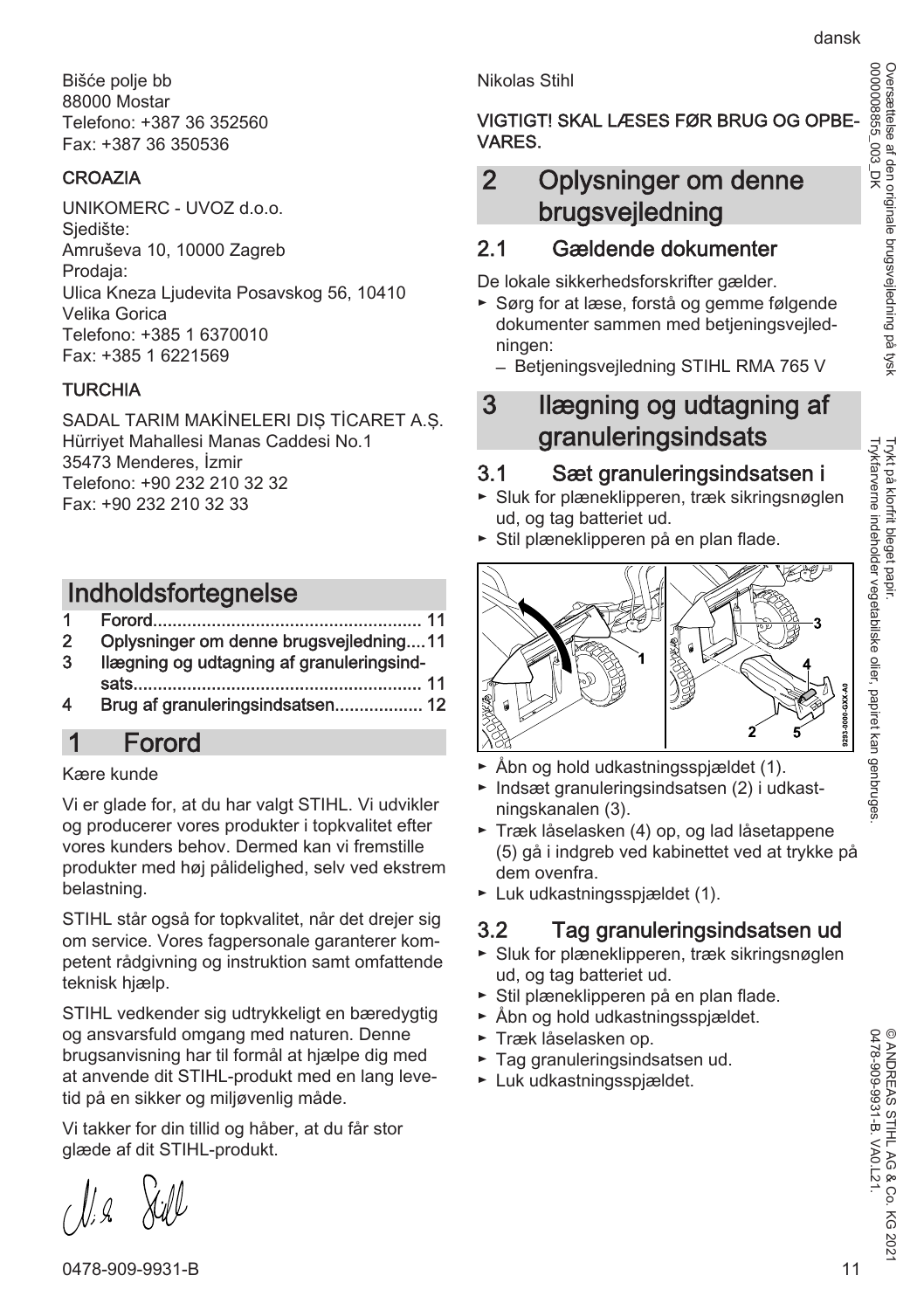# <span id="page-11-0"></span>4 Brug af granuleringsindsat‐ sen

# 4.1 Granulering

De afskårne græsstrå findeles flere gange under granuleringen takket være en særlig luftstrøms‐ bevægelse ved knivene og pustes så ned i græs‐ sets vækstlag igen. Det afskårne græs bliver lig‐ gende på plænen, hvor det anvendes som en naturlig gødning. Plænen bliver smuk og tæt, hvis den granuleres ofte og holdes kort, således at 1/3 af græshøjen klippes.

Forudsætninger for et flot granuleringsresultat:

- Frekvens: Om foråret (primær vækstperiode) mindst 2 gange pr. uge, om sommeren og om efteråret mindst 1 gang pr. uge.
- Klippehøjde: Cirka en tredjedel af græshøjden klippes af, og klippehøjderne 3 til 7 anvendes.
- arbejd fortrinsvist i tørt græs.
- anvend kun korrekt slebne knive.
- vælg lav fremføringshastighed.
- Skift klipperetningen, og sørg for, at banerne overlapper hinanden.
- er græsset meget højt, skal plænen klippes i trin.

Er klippehøjden indstillet for lavt, eller er græsset vådt, kan kabinettet stoppe til og blokere kniven!

# Innholdsfortegnelse

- 1 Forord....................................................... 12
- 2 Informasjon om denne bruksanvisningen. 12
- 3 Sette inn og ta ut biopluggen.................... 12
- [4](#page-12-0) [Arbeide med biopluggen.](#page-12-0).......................... [13](#page-12-0)

# **Forord**

Kjære kunde,

vi er glade for at du har valgt STIHL. Vi utvikler og fremstiller våre produkter i topp kvalitet i sam‐ svar med behovene til våre kunder. Dermed ska‐ pes produkter med høy pålitelighet selv ved ekstrem belastning.

STIHL står også for topp kvalitet ved servicen. Vår faghandelen sikrer kompetent rådføring og opplæring, samt omfattende teknisk omsorg.

STIHL støtter uttrykkelig en bærekraftig og ansvarlig omgang med naturen. Denne bruksan‐ visningen hjelper deg med å gi ditt STIHL-pro‐ dukt en lang levetid på trygt og miljøvennlig vis.

Vi takker for din tiltro og ønsker deg god for‐ nøyelse med ditt STIHL-produkt.

Dr. Nikolas Stihl

### VIKTIG! MÅ LESE FØR BRUK OG OPPBEVA‐ RES.

# 2 Informasjon om denne bruksanvisningen

# 2.1 Gieldende dokumenter

De lokale sikkerhetsforskriftene gjelder.

- ► Det er viktig at du i tillegg til denne bruksanvis‐ ningen leser, forstår og tar vare på følgende dokumenter:
	- Bruksanvisning for STIHL RMA 765 V

# 3 Sette inn og ta ut bioplug‐ aen

# 3.1 Sette inn biopluggen

- ► Slå av gressklipperen, trekk ut sikringsnøkke‐ len og ta ut batteriet.
- ► Sett gressklipperen på et jevnt underlag.



- Åpne utkastdekselet (1), og hold det oppe.
- Sett inn biopluggen (2) i utkastkanalen (3).
- ► Trekk opp festeklaffen (4), og klikk på plass festeknastene (5) på huset ved å trykke oven‐ fra.
- ► Lukk utkastdekslet (1).

# 3.2 Ta ut biopluggen

- ► Slå av gressklipperen, trekk ut sikringsnøkke‐ len og ta ut batteriet.
- ► Sett gressklipperen på et jevnt underlag.
- ► Åpne utkastdekselet, og hold det oppe.
- ► Trekk opp festeklaffen. ► Ta ut biopluggen.
- 
- ► Lukk utkastdekselet.

0000008855\_003\_N

0478-909-9931-B. VA0.L21. © ANDREAS STIHL AG & Co. KG 2021

© ANDREAS STIHL AG & Co. KG 202<br>0478-909-9931-B. VA0.L21.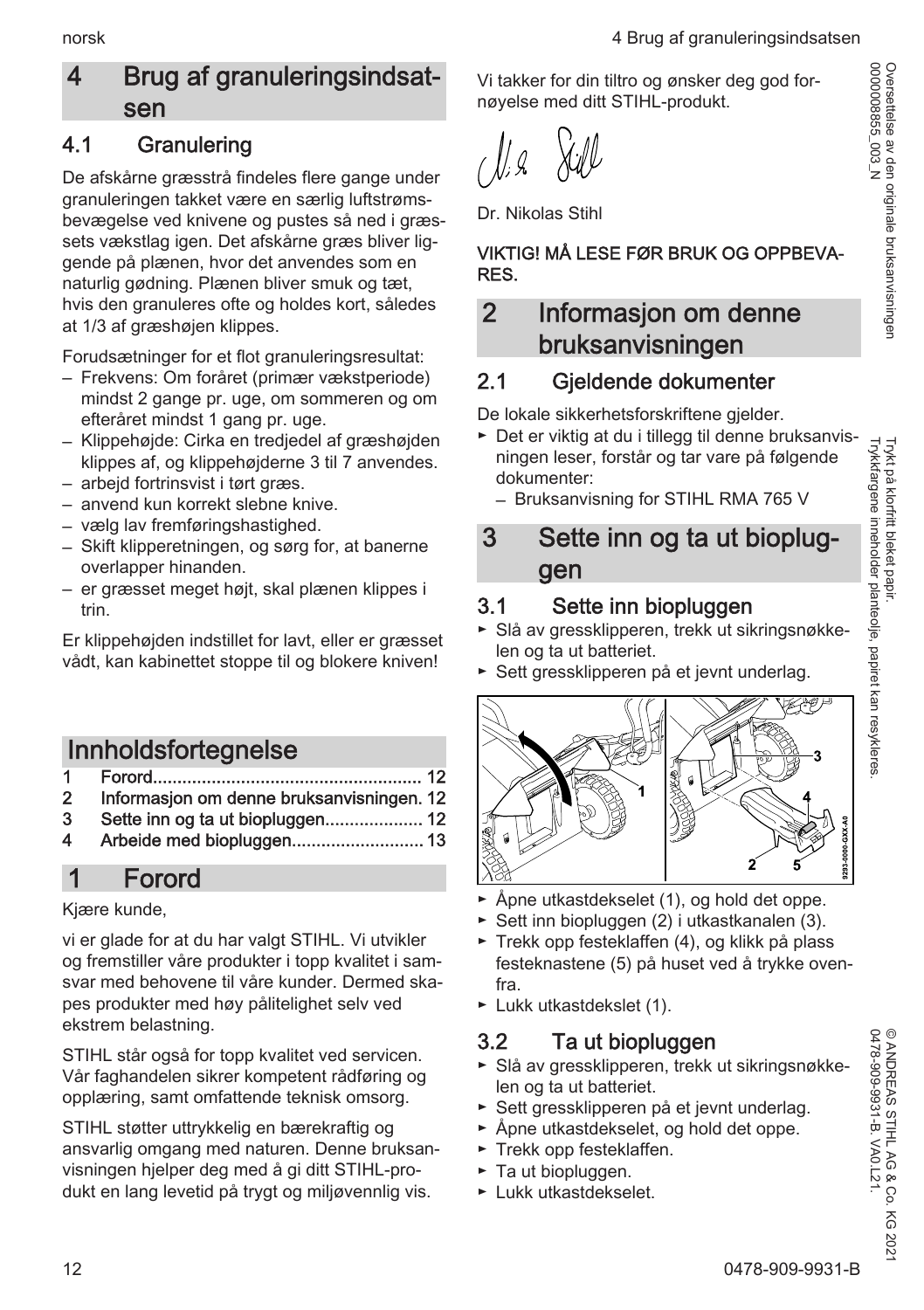# <span id="page-12-0"></span>4 Arbeide med biopluggen

## 4.1 Bioklipping

Ved bioklipping blir det klippede gresset kuttet flere ganger ved hjelp av en spesiell retning på luftstrømmen i knivområdet. Deretter blåses det tilbake i gressroten (gressrotsonen). Gressavfal‐ let blir igjen på plenen, der det brytes lett ned og fungerer som naturlig gjødsel. En jevn og fin plen får du ved å foreta hyppige bioklipp der 1/3 av gresshøyden klippes tilbake.

Forutsetninger for et godt bioklippresultat:

- Hyppighet: Minst 2 ganger i uken om våren (hovedvekstperioden) og 1 gang i uken om sommeren og høsten.
- Klippehøyde: Klipp av ca. en tredel av gress‐ høyden, og bruk kun klippehøyde 3 til 7.
- Klipp helst plenen nå den er tørr.
- Sørg for at klippekniven er godt slipt.
- Velg en lav fremdriftshastighet.
- Varier klipperetningen, og sørg for at klippeba‐ nene overlapper.
- Klipp alltid i flere trinn hvis gresset er svært høyt.

Ved for lav klippehøyde eller fuktig plen kan huset tilstoppes og klippekniven blokkeres!

# Índice

- 1 Prefácio.....................................................13
- 2 Informações relativas a este manual de instruções..................................................13
- 3 Inserir e remover o dispositivo de mulching
- .................................................................. 13 [4](#page-13-0) [Trabalhar com o dispositivo de mulching.](#page-13-0).[14](#page-13-0)

# 1 Prefácio

Estimados clientes,

ficamos muito satisfeitos pelo facto de ter escolhido a STIHL. Desenvolvemos e fabricamos os nossos produtos com a máxima qualidade e de acordo com as necessidades dos nossos clien‐ tes. Por isso, os produtos oferecem uma elevada fiabilidade mesmo sob condições de esforço extremo.

Também na assistência a STIHL é uma marca de excelência. O nosso revendedor autorizado garante aconselhamento e formação compe‐ tente, e um acompanhamento técnico aprofun‐ dado.

STIHL apoia explicitamente uma gestão susten‐ tável e responsável dos recursos naturais. Este manual de instruções pretende ajudá-o a utilizar o seu produto STIHL de forma segura e respeita‐ dora do ambiente durante um longo período de tempo.

Agradecemos a sua confiança e esperamos que aprecie o seu produto STIHL.



Dr. Nikolas Stihl

IMPORTANTE! LER E GUARDAR ANTES DA UTILIZAÇÃO.

# 2 Informações relativas a este manual de instruções

# 2.1 Documentos aplicáveis

Aplicam-se as medidas de segurança locais.

- ► Além do presente manual de utilização, leia, compreenda e guarde os seguintes documen‐ tos:
	- Manual de utilização do STIHL RMA 765 V

# 3 Inserir e remover o disposi‐ tivo de mulching

### 3.1 Inserir o dispositivo de mul‐ ching

- ► Desligue o cortador de relva, extraia a chave de segurança e remova a bateria.
- ► Coloque o cortador de relva numa superfície plana.



- ► Abra e segure na tampa de expulsão (1).
- ► Introduza o dispositivo de mulching (2) no canal de expulsão (3).
- ► Levante a tala de bloqueio (4) e engate as saliências de retenção (5), exercendo pressão no cárter por cima.
- ► Feche a tampa de expulsão (1).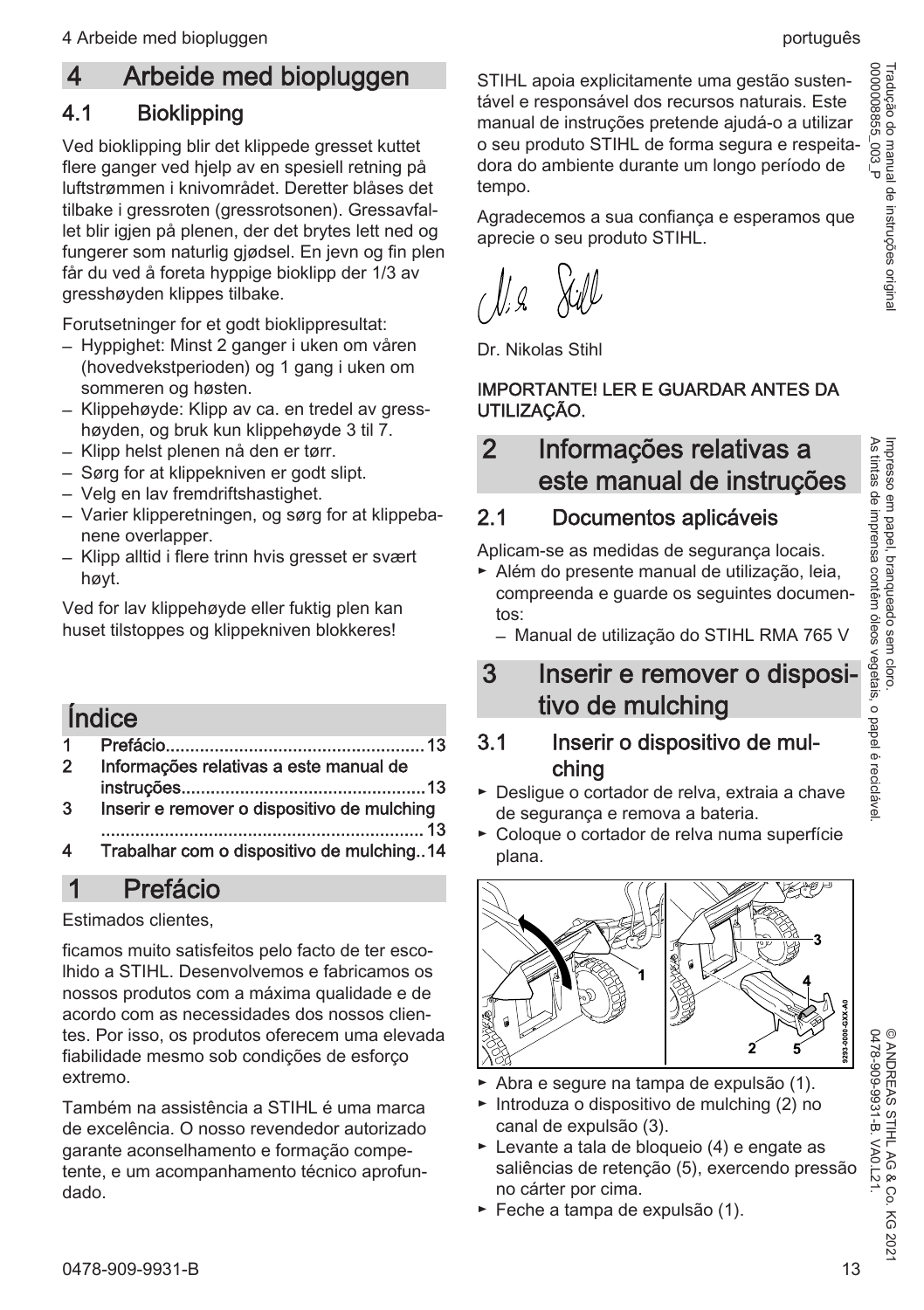#### <span id="page-13-0"></span>3.2 Retirar o dispositivo de mul‐ ching

- ► Desligue o cortador de relva, extraia a chave de segurança e remova a bateria.
- ► Coloque o cortador de relva numa superfície plana.
- ► Abra e segure na tampa de expulsão.
- ► Levante a tala de bloqueio.
- ► Retire o dispositivo de mulching.
- ► Feche a tampa de expulsão.

# 4 Trabalhar com o disposi‐ tivo de mulching

### 4.1 Mulching

No mulching, a relva cortada é triturada várias vezes, graças à condução especial do fluxo de ar na zona da lâmina, sendo novamente soprada em direção à relva. O material a cortar perma‐ nece sobre o relvado, onde se decompõe facil‐ mente, servindo como adubo natural. Para obter uma relva bonita e espessa, é necessário fazer um mulching frequente. Durante este processo, o corte deve ser feito a 1/3 da altura da relva.

Requisitos para um bom resultado de mulching:

- Frequência: na primavera (período de cresci‐ mento principal), pelo menos, 2 vezes por semana. No verão e no outono, pelo menos, 1 vez por semana.
- Altura de corte: corte cerca de um terço da altura da relva, utilizando apenas as alturas de corte 3 a 7.
- Trabalhe de preferência com a relva seca.
- Utilize lâminas de corte bem afiadas.
- Selecione uma velocidade de avanço baixa.
- Varie o sentido de corte e tenha em atenção a sobreposição das filas de corte.
- Corte a relva muito alta sempre por etapas.

Se a altura de corte for muito baixa ou a relva estiver molhada, o cárter poderá entupir e a lâmina de corte poderá bloquear.

# Índice

- 1 Prefácio.....................................................14 2 Informações sobre este manual de instru‐ ções.......................................................... 14
- [3](#page-14-0) [Inserir e retirar o kit moedor](#page-14-0)......................[15](#page-14-0)
- [4](#page-14-0) [Trabalhar com o dispositivo de cobertura do](#page-14-0) [solo](#page-14-0)........................................................... [15](#page-14-0)
- 1 Prefácio

Prezado cliente,

Queremos agradecer a sua preferência pela STIHL. Nós desenvolvemos e fabricamos os nossos produtos de qualidade superior, de acordo com as necessidades dos nossos clien‐ tes. Isso resulta em produtos com alta confiabili‐ dade, mesmo em condições extremas.

A STIHL também se destaca pela excelência em servicos. Nossas Concessionárias garantem assistência técnica especializada e amplo suporte técnico.

A STIHL afirma expressamente ter um compor‐ tamento sustentável e responsável com a natu‐ reza. Este manual de instruções deve auxiliá-lo a utilizar seu produto STIHL por uma vida útil longa de forma segura e ambientalmente cor‐ reta.

Agradecemos a sua confiança e desejamos que tenha muita satisfação com seu produto STIHL.

Dr. Nikolas Stihl

#### Endereço

STIHL Ferramentas Motorizadas Ltda. Av. São Borja, 3000 93032-524 SÃO LEOPOLDO - RS

Serviço de Atendimento ao Consumidor (SAC): 0800 707 5001

[info@stihl.com.br](http://info@stihl.com.br)

[www.stihl.com.br](http://www.stihl.com.br)

CNPJ: 87.235.172/0001-22

#### IMPORTANTE! LER ANTES DO USO E DEPOIS GUARDAR.

# 2 Informações sobre este manual de instruções

### 2.1 Documentos aplicáveis

Aplicam-se as especificações de segurança locais a seguir.

- ► Adicionalmente a este manual de instruções, ler, entender e guardar os seguintes docu‐ mentos:
	- Manual de instruções STIHL RMA 765 V

0000008856\_002\_BR

Tradução do manual de instruções origina<br>0000008856\_002\_BR Tradução do manual de instruções original

0478-909-9931-B. VA0.L21. © ANDREAS STIHL AG & Co. KG 2021

@ ANDREAS STIHL AG & Co<br>0478-909-9931-B. VA0.L21.

.<br>බ 202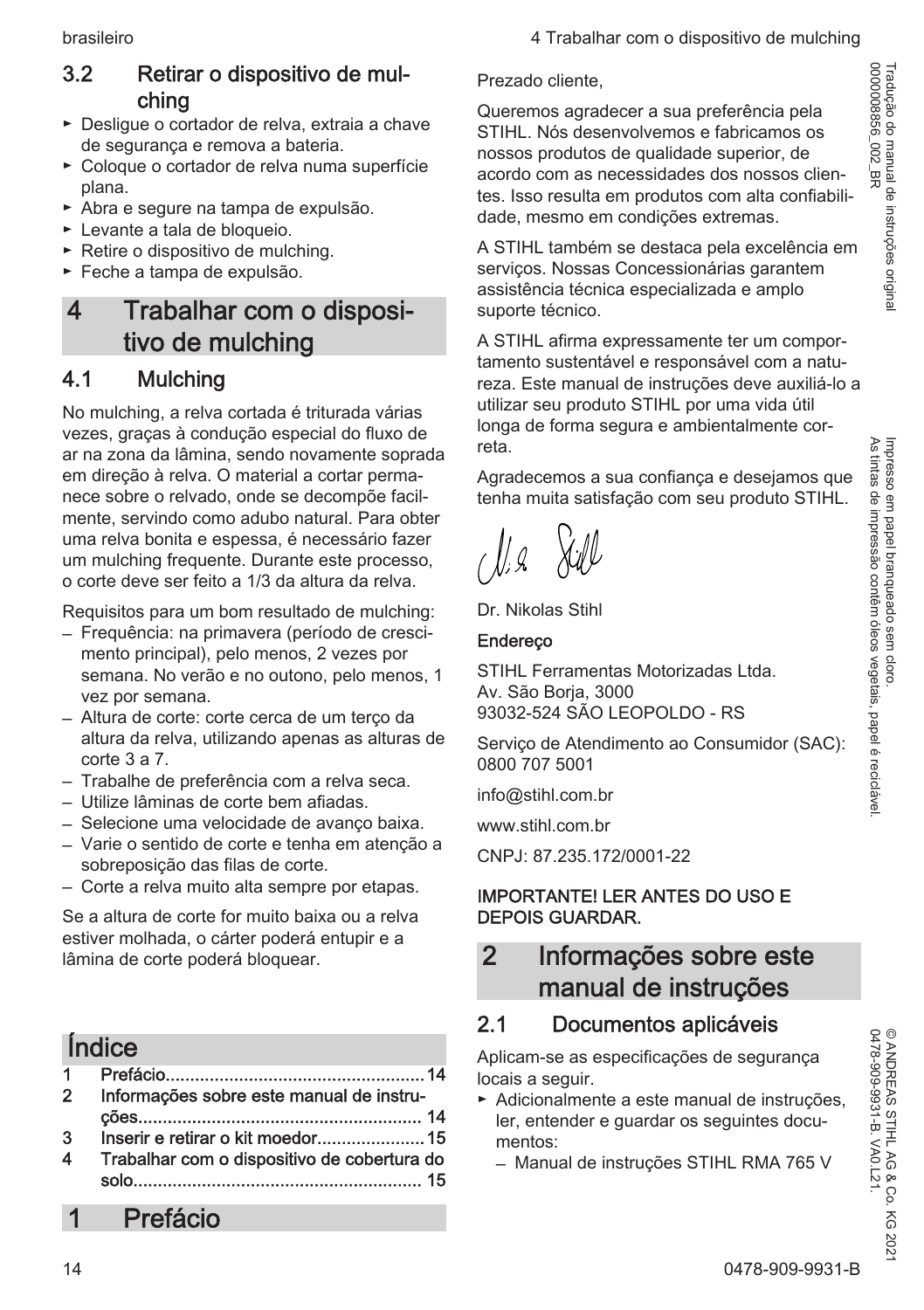## <span id="page-14-0"></span>3 Inserir e retirar o kit moe‐ dor

### 3.1 Instalar o dispositivo de cober‐ tura do solo

- ► Desligar o cortador de grama, tirar a chave de ativação e retirar a bateria.
- ► Colocar o cortador de grama sobre uma superfície plana.



- ► Abrir a tampa de expulsão (1) e mantê-la aberta.
- ► Inserir o dispositivo de cobertura do solo (2) no canal de expulsão (3).
- ► Puxar a alça de bloqueio (4) para cima e encaixar os pinos de engate (5) pressionando por cima no cárter.
- ► Fechar a tampa de expulsão (1).

### 3.2 Remover o dispositivo de cobertura do solo

- ► Desligar o cortador de grama, tirar a chave de ativação e retirar a bateria.
- ► Colocar o cortador de grama sobre uma superfície plana.
- ► Abrir a tampa de expulsão e mantê-la aberta.
- ► Puxar a alça de bloqueio para cima.
- ► Remover o dispositivo de cobertura do solo.
- ► Fechar a tampa de expulsão.

# 4 Trabalhar com o disposi‐ tivo de cobertura do solo

# 4.1 Cobertura do solo

Ao realizar a cobertura do solo, as aparas de grama são enviadas para a zona da lâmina atra‐ vés de um fluxo de ar. Ali são cortadas várias vezes e, em seguida, o material é soprado de volta para o gramado. Esse material picado per‐ manece no gramado onde irá se decompor len‐ tamente servindo como adubo natural. Para obter um gramado bonito e denso, realizar a cobertura do solo frequentemente, cortando 1/3 da altura da grama.

Condições para um bom resultado da cobertura do solo:

- Frequência: na primavera (principal período de crescimento), no mínimo duas vezes por semana; no verão e no outono, uma vez por semana.
- Altura de corte: cortar cerca de um terço da altura da grama. Somente utilizar alturas de corte de 3 a 7.
- Trabalhar preferencialmente com grama seca.
- Somente utilizar lâminas bem afiadas.
- Escolher taxas de alimentação pequenas.
- Variar a direção de corte da grama e prestar atenção à sobreposição das faixas de corte.
- Sempre cortar a grama muito alta em etapas.

Se a altura de corte da grama for muito pequena ou se o gramado estiver molhado, o cárter pode ficar obstruído e bloquear as lâminas.

# Inhoudsopgave

- 1 Voorwoord.................................................15 [2](#page-15-0) [Informatie met betrekking tot deze handlei‐](#page-15-0) [ding](#page-15-0)........................................................... [16](#page-15-0) [3](#page-15-0) [Mulchhulpstuk plaatsen en wegnemen](#page-15-0).....[16](#page-15-0)
- [4](#page-15-0) [Werken met het mulchhulpstuk](#page-15-0).................[16](#page-15-0)

# 1 Voorwoord

Geachte cliënt(e),

Wij zijn blij dat u hebt gekozen voor STIHL. Wij ontwikkelen en produceren onze producten in topkwaliteit in overeenstemming met de behoef‐ ten van onze klanten. Zo ontstaan producten met een hoge betrouwbaarheid, ook bij extreme belasting.

STIHL staat ook voor service met topkwaliteit. Onze dealers staan garant voor deskundig advies en instructie alsmede een uitgebreide technische begeleiding.

STIHL kiest uitdrukkelijk voor een duurzame en verantwoordelijke omgang met de natuur. Deze gebruiksaanwijzing is voor u bedoeld als onder‐ steuning om uw STIHL-product gedurende een lange levensduur veilig en milieuvriendelijk te gebruiken.

Wij danken u voor uw vertrouwen in ons en wen‐ sen u veel plezier met uw STIHL product.

(l), a Xill

0478-909-9931-B 15

0478-909-9931-B. VA0.L21. © ANDREAS STIHL AG & Co. KG 2021

@ ANDREAS STIHL AG & Co<br>0478-909-9931-B. VA0.L21.

.<br>ลิ 202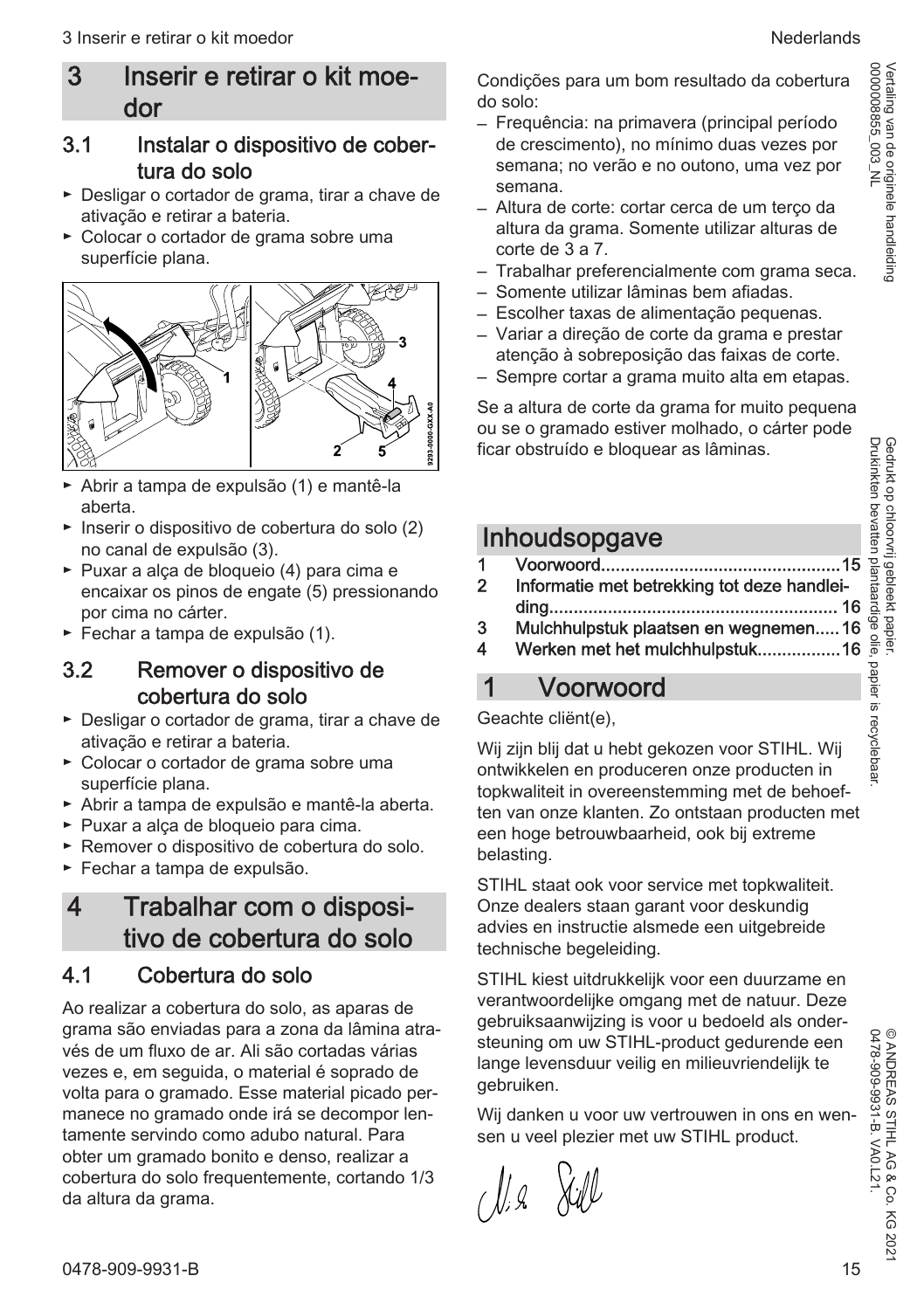#### BELANGRIJK! VOOR GEBRUIK GOED DOOR-LEZEN EN BEWAREN.

# 2 Informatie met betrekking tot deze handleiding

# 2.1 Geldende documenten

De lokale veiligheidsvoorschriften zijn van kracht.

- ► Lees naast deze gebruiksaanwijzing de vol‐ gende documenten, zorg dat u alles begrijpt en bewaar ze:
	- Gebruiksaanwijzing STIHL RMA 765 V

# 3 Mulchhulpstuk plaatsen en wegnemen

### 3.1 Mulchhulpstuk plaatsen

- ► Schakel de grasmaaier uit, trek de veiligheids‐ sleutel los en neem de accu eruit.
- ► Plaats de grasmaaier op een vlakke onder‐ grond.



- ► Open de uitwerpklep (1) en houd deze vast.
- ► Plaats het mulchhulpstuk (2) in het uitwerpka‐ naal (3).
- ► Trek de borglip (4) omhoog en klik de fixa‐ tienok (5) vast door van boven op de behui‐ zing te drukken.
- ► Sluit de uitwerpklep (1).

### 3.2 Mulchhulpstuk wegnemen

- ► Schakel de grasmaaier uit, trek de veiligheids‐ sleutel los en neem de accu eruit.
- ► Plaats de grasmaaier op een vlakke onder‐ grond.
- ► Open de uitwerpklep en houd deze vast.
- ► Trek de borglip omhoog.
- ► Neem het mulchhulpstuk weg.
- ► Sluit de uitwerpklep.

<span id="page-15-0"></span>latviešu 2 Informatie met betrekking tot deze handleiding

# 4 Werken met het mulch‐ hulpstuk

# 4.1 Mulchen

Bij het mulchen wordt het afgesneden gras door een speciale geleiding van de luchtstroom bij de messen meerdere malen versnipperd en daarna weer terug in de grasnerf geblazen. Het maai‐ goed blijft op het gazonoppervlak liggen, waar het een beetje vergaat en als natuurlijke mest werkt. Door regelmatig te mulchen en het gras kort te houden, krijgt u een mooi en dicht gazon. Snij daarbij 1/3 van de grashoogte af.

Voorwaarden voor een fraai mulchresultaat:

- Frequentie: in de lente (voornaamste groeipe‐ riode) minstens 2 keer per week, in de zomer en in de herfst 1 keer per week.
- Snijhoogte: snij ongeveer een derde van de grashoogte af; gebruik alleen snijhoogte 3 tot 7.
- Maai het gazon als het zo droog mogelijk is.
- Gebruik goed geslepen snijmessen.
- Kies een lage snelheid vooruit.
- Varieer de maairichting en zorg ervoor dat de maaibanen elkaar overlappen.
- Maai hoog opgeschoten gras altijd in fasen.

Bij een te lage snijhoogte of een nat gazon kan de behuizing verstopt raken en kan het snijmes blokkeren!

# Saturs

- 1 Priekšvārds............................................... 16
- [2](#page-16-0) [Informācija par šo lietošanas instrukciju.](#page-16-0).. [17](#page-16-0)
- [3](#page-16-0) [Smalcināšanas ieliktņa ievietošana un](#page-16-0) [izņemšana.](#page-16-0)................................................[17](#page-16-0)
- [4](#page-16-0) [Darbs ar smalcināšanas ieliktni.](#page-16-0)...............

# 1 Priekšvārds

Cienītais klient, cienījamā kliente!

Mēs priecājamies, ka esat izvēlējies STIHL. Mēs attīstām un ražojam savus augstākās kvalitātes izstrādājumus atbilstoši savu klientu prasībām. Šādi rodas izstrādājumi, kas ir īpaši uzticami arī smagos apstākļos.

STIHL nodrošina arī augstāko servisa kvalitāti. Mūsu tirgotāji garantē profesionālas konsultāci‐ jas un apmācību, kā arī visaptverošu tehnisku apkalpošanu.

STIHL vienmēr ilgtspējīgu un atbildīgu rūpējas par dabu. Šī lietošanas instrukcija sniedz jums 0478-909-9931-B. VA0.L21. © ANDREAS STIHL AG & Co. KG 2021

@ ANDREAS STIHL AG & Co<br>0478-909-9931-B. VA0.L21.

.<br>බ 202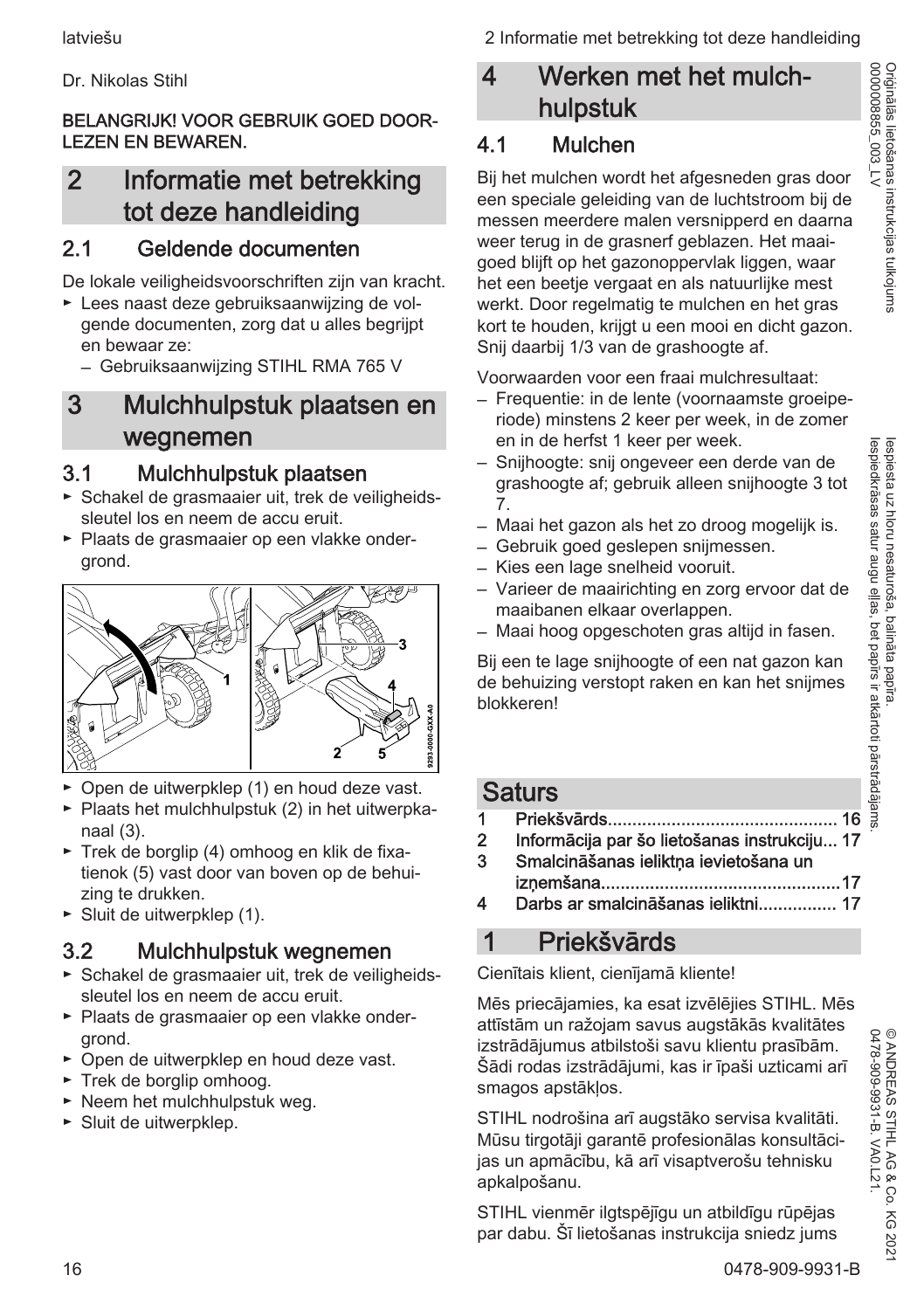<span id="page-16-0"></span>atbalstu, lai jūs ilgstoši, droši un videi draudzīgi varētu lietot savu STIHL Produkt ražojumu.

Mēs pateicamies par jūsu uzticību un vēlam jums izdošanos ar jūsu STIHL izstrādājumu.

Dr. Nikolas Stihl

#### SVARĪGI! PIRMS LIETOŠANAS IZLASIET UN SAGLABĀJIET.

2 Informācija par šo lietoša‐ nas instrukciju

# 2.1 Spēkā esošie dokumenti

Ir spēkā vietējie drošības noteikumi.

- ► Papildus šai lietošanas pamācībai izlasiet, izprotiet un saglabājiet šos dokumentus:
	- Lietošanas pamācība STIHL RMA 765 V

# 3 Smalcināšanas ieliktņa ievietošana un izņemšana

#### 3.1 Smalcināšanas ieliktna ievietošana

- ► Izslēdziet zāles pļāvēju, izņemiet drošības atslēgu un akumulatoru.
- ► Novietojiet zāles pļāvēju uz līdzenas virsmas.



- ► Atveriet un pieturiet izmešanas vāku (1).
- ► Smalcināšanas ieliktni (2) uzstādiet izmešanas kanālā (3).
- ► Paceliet fiksēšanas skavu (4) un, spiežot no augšpuses, fiksējiet izcilnus (5) korpusā.
- ► Aizveriet izmešanas vāku (1).

### 3.2 Smalcināšanas ieliktņa izņem‐ šana

- ► Izslēdziet zāles pļāvēju, izņemiet drošības atslēgu un akumulatoru.
- ► Novietojiet zāles pļāvēju uz līdzenas virsmas.
- ► Atveriet un pieturiet izmešanas vāku.
- ► Paceliet fiksēšanas skavu.
- ► Izņemiet smalcināšanas ieliktni.
- ► Aizveriet izmešanas vāku.

# 4 Darbs ar smalcināšanas ieliktni

# 4.1 Smalcināšana

Smalcināšanas laikā nopļautā zāle, īpašas gaisa plūsmas vadīta, tiek vairākkārt sagriezta naža zonā un tad iepūsta atpakaļ zāles velēnā. Nopļautā zāle paliek uz mauriņa virsmas, kur tā ātri sadalās, kļūstot par dabīgo mēslojumu. Skaistu un kuplu zālienu iegūst, bieži veicot smalcināšanu, turklāt jānopļauj trešdaļa no zāles augstuma

Laba smalcināšanas rezultāta nosacījumi:

- Biežums: pavasarī (aktīvākās augšanas periodā) – vismaz 2 reizes nedēļā; vasarā un rudenī – vismaz 1 reizi nedēļā.
- Pļaušanas augstums: pļaujiet aptuveni vienu trešdaļu no zāles garuma, izmantojot tikai 3.– 7. pļaušanas augstumu.
- Centieties strādāt ar pēc iespējas sausāku maurinu
- Izmantojiet labi uzasinātus griešanas nažus.
- Izvēlieties mazu stumšanas ātrumu.
- Mainiet pļaušanas virzienu un raugieties, lai pļaušanas joslas pārklātos.
- Ļoti garu zāli vienmēr pļaujiet pakāpeniski.

Ja pļaušanas augstums ir pārāk zems vai zāle ir mitra, var nosprostoties korpuss un bloķēties griešanas naži.

# Πίνακας περιεχομένων

- 1 Πρόλογος.................................................. 17
- [2](#page-17-0) [Πληροφορίες σχετικά με αυτό το εγχειρίδιο](#page-17-0) [οδηγιών.](#page-17-0)....................................................[18](#page-17-0)
- [3](#page-17-0) [Τοποθέτηση και αφαίρεση εξαρτήματος](#page-17-0) [αλέσματος.](#page-17-0)................................................ [18](#page-17-0)
- [4](#page-17-0) [Εργασία με το εξάρτημα αλέσματος](#page-17-0).......... [18](#page-17-0)

# 1 Πρόλογος

### Αγαπητέ πελάτη,

Ευχαριστούμε που επιλέξατε την STIHL για την αγορά σας. Στόχος μας είναι να σχεδιάζουμε και να κατασκευάζουμε προϊόντα κορυφαίας ποιότη‐ τας, που ανταποκρίνονται στις ανάγκες των πελατών μας. Έτσι δημιουργούμε προϊόντα με υψηλή αξιοπιστία, ακόμα και κάτω από ακραίες συνθήκες χρήσης.

 $\overline{\delta}$ 202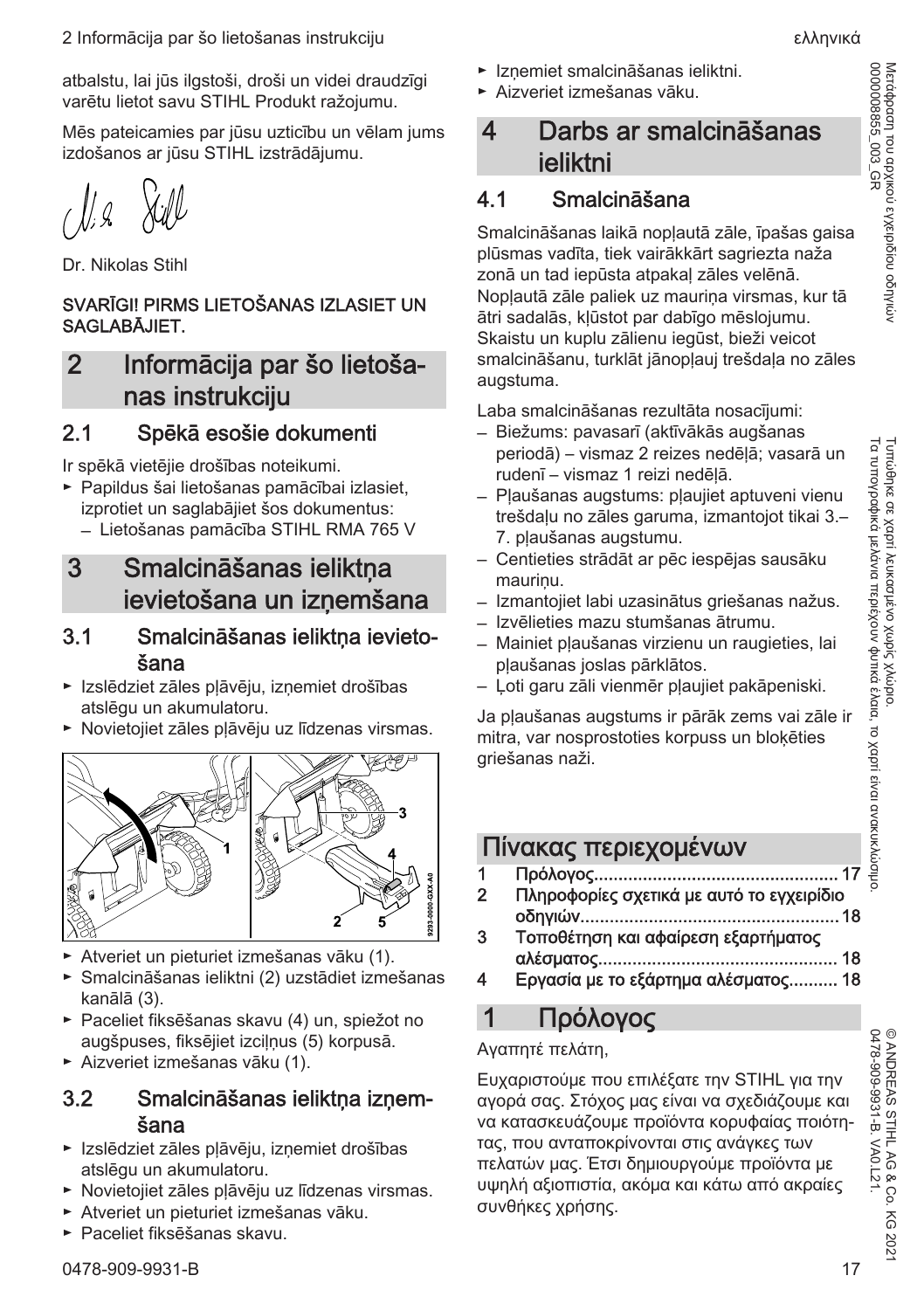<span id="page-17-0"></span>

Παράλληλα, η STIHL παρέχει σέρβις κορυφαίας ποιότητας. Οι πιστοποιημένοι αντιπρόσωποί μας μπορούν να σας προσφέρουν έγκυρες συμβου‐ λές, εκπαίδευση και πλήρη τεχνική υποστήριξη.

Η STIHL δηλώνει ρητά την προσήλωσή της στη βιώσιμη και υπεύθυνη χρήση των φυσικών πόρων. Οι παρούσες οδηγίες χρήσης θα σας βοηθήσουν να χρησιμοποιήσετε το προϊόν STIHL σας για πολλά χρόνια με ασφάλεια και με σεβασμό στο περιβάλλον.

Σας ευχαριστούμε για την εμπιστοσύνη και ευχό‐ μαστε η χρήση των προϊόντων STIHL να είναι για εσάς μια ευχάριστη εμπειρία.

Δρ Nikolas Stihl

#### ΣΗΜΑΝΤΙΚΟ! ΔΙΑΒΑΣΤΕ ΤΟ ΕΓΧΕΙΡΙΔΙΟ ΑΥΤΟ ΠΡΙΝ ΑΠΟ ΤΗ ΧΡΗΣΗ ΚΑΙ ΦΥΛΑΞΤΕ ΤΟ.

## 2 Πληροφορίες σχετικά με αυτό το εγχειρίδιο οδηγιών

### 2.1 Ισχύοντα έγγραφα

Ισχύουν οι τοπικοί κανόνες ασφαλείας.

- ► Εκτός από τις παρούσες οδηγίες χρήσης δια‐ βάστε, κατανοήστε και φυλάξτε τα εξής έγγραφα:
	- Οδηγίες χρήσης STIHL RMA 765 V

# 3 Τοποθέτηση και αφαίρεση εξαρτήματος αλέσματος

### 3.1 Τοποθέτηση εξαρτήματος αλέ‐ σματος

- ► Θέστε το χλοοκοπτικό μηχάνημα εκτός λει‐ τουργίας, τραβήξτε το κλειδί ασφάλισης και αφαιρέστε την μπαταρία.
- ► Τοποθετήστε το χλοοκοπτικό μηχάνημα σε μια επίπεδη επιφάνεια.



- ► Ανοίξτε και κρατήστε ανοικτό το στόμιο εξαγω‐ γής (1).
- ► Τοποθετήστε το εξάρτημα αλέσματος (2) στον αγωγό εξαγωγής (3).
- ► Τραβήξτε προς τα επάνω την ασφάλεια (4) και κουμπώστε τα ρύγχη ασφάλισης (5) πιέζοντας από επάνω στο περίβλημα.
- ► Κλείστε το στόμιο εξαγωγής (1).

### 3.2 Αφαίρεση εξαρτήματος αλέσμα‐ τος

- ► Θέστε το χλοοκοπτικό μηχάνημα εκτός λει‐ τουργίας, τραβήξτε το κλειδί ασφάλισης και αφαιρέστε την μπαταρία.
- ► Τοποθετήστε το χλοοκοπτικό μηχάνημα σε μια επίπεδη επιφάνεια.
- ► Ανοίξτε και κρατήστε ανοικτό το στόμιο εξαγω‐ γής.
- ► Τραβήξτε την ασφάλεια προς τα επάνω.
- ► Αφαιρέστε το εξάρτημα αλέσματος.
- ► Κλείστε το στόμιο εξαγωγής.

# 4 Εργασία με το εξάρτημα αλέσματος

### 4.1 Άλεσμα

Στο άλεσμα, το κομμένο χόρτο κόβεται περισσό‐ τερες φορές χάρη στην ειδική ροή αέρα στην περιοχή του μαχαιριού και μετά διοχετεύεται πάλι στο έδαφος. Το υλικό κοπής παραμένει στην επι‐ φάνεια του γκαζόν, όπου αποσυντίθεται και χρη‐ σιμοποιείται ως φυσικό λίπασμα. Ένα όμορφο και πυκνό γκαζόν επιτυγχάνεται με συχνό άλεσμα, όπου το χόρτο θα πρέπει να κόβεται στο 1/3 του ύψους του.

Προϋποθέσεις για ένα καλό αποτέλεσμα αλέσμα‐ τος:

- Συχνότητα: Την άνοιξη (περίοδος κύριας ανά‐ πτυξης) τουλάχιστον 2 φορές την εβδομάδα, το καλοκαίρι και το φθινόπωρο τουλάχιστον 1 φορά την εβδομάδα.
- Ύψος κοπής: Κόψτε περίπου το ένα τρίτο του ύψους του χόρτου, χρησιμοποιήστε μόνο τα ύψη κοπής 3 έως 7.
- Κόβετε το χόρτο όταν είναι στεγνό.
- Χρησιμοποιήστε καλά τροχισμένα μαχαίρια.
- Επιλέξτε μικρή ταχύτητα προώθησης.
- Αλλάζετε την κατεύθυνση κοπής και προσέχετε την υπερκάλυψη των διαδρόμων κοπής.
- Κόβετε πάντα κλιμακωτά το πολύ ψηλό χόρτο.

Εάν το ύψος κοπής είναι πολύ χαμηλό ή εάν το χόρτο είναι βρεγμένο, μπορεί να βουλώσει το περίβλημα του χλοοκοπτικού και να μπλοκάρει το μαχαίρι κοπής!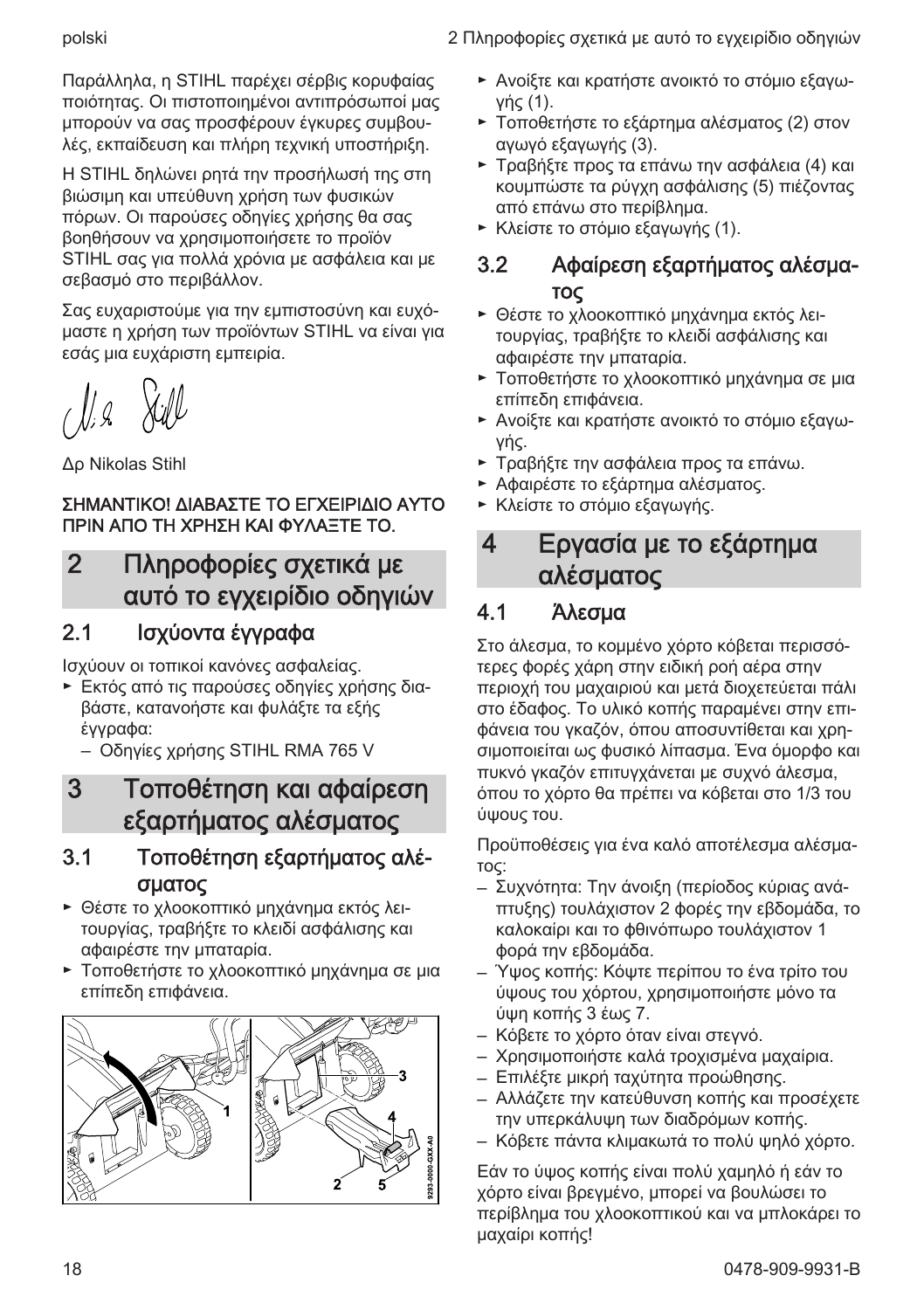<span id="page-18-0"></span>Spis treści

Szanowni Państwo,

Firma STIHL przywiązuje szczególną wagę do zrównoważonego rozwoju i ochrony środowiska. Celem niniejszej instrukcji obsługi jest zapewnie‐ nie bezpiecznej i przyjaznej dla środowiska eks‐ ploatacji produktu STIHL przez długi okres użyt‐ kowania.

 Przedmowa............................................... 19 Informacje o instrukcji użytkowania.......... 19 Wkładanie i wyjmowanie przysłony do mulc‐ zowania.....................................................19 Koszenie z przysłoną do mulczowania..... 19

**Przedmowa** 

dziękujemy za zakup produktu marki STIHL. STIHL projektuje i produkuje urządzenia o naj‐ wyższej jakości, które w pełni spełniają oczeki‐ wania klientów. Produkowane przez nas urzą‐ dzenia wyróżniają się najwyższą niezawodnością nawet w najcięższych warunkach pracy. Marka STIHL to również najwyższej klasy obsługa klienta. Nasi sprzedawcy oferują fachowe doradztwo, pomoc w doborze odpo‐ wiednich produktów oraz kompleksowe wsparcie

Dziękujemy Państwu za zaufanie. Życzymy satysfakcji z użytkowania produktu marki STIHL.

techniczne.

Dr Nikolas Stihl

#### WAŻNE! PRZECZYTAĆ PRZED UŻYCIEM I ZACHOWAĆ.

### 2 Informacje o instrukcji użyt‐ kowania

### 2.1 Obowiązujące dokumenty

Obowiązują lokalne przepisy bezpieczeństwa.

- ► Oprócz tej instrukcji obsługi należy dokładnie zapoznać się z następującymi dokumentami i je przechowywać:
	- Instrukcja obsługi STIHL RMA 765 V

# 3 Wkładanie i wyjmowanie przysłony do mulczowania

#### 3.1 Wkładanie przysłony do mul‐ czowania

- ► Wyłączyć kosiarkę, wyciągnąć kluczyk zabez‐ pieczający i wyjąć akumulator.
- ► Ustawić kosiarkę na płaskiej powierzchni.



- ► Otworzyć i przytrzymać osłonę wyrzutu (1).
- ► Włożyć przysłonę do mulczowania (2) w kanał wyrzutowy (3).
- ► Pociągnąć do góry element mocujący (4) i zablokować zaczepy (5) przez naciśnięcie od góry na obudowę.
- ► Zamknąć osłonę wyrzutu (1).

#### 3.2 Wyjmowanie przysłony do mul‐ czowania

- ► Wyłączyć kosiarkę, wyciągnąć kluczyk zabez‐ pieczający i wyjąć akumulator.
- ► Ustawić kosiarkę na płaskiej powierzchni.
- ► Otworzyć i przytrzymać osłonę wyrzutu.
- ► Pociągnąć do góry element mocujący.
- ► Wyjąć przysłonę do mulczowania.
- ► Zamknąć osłonę wyrzutu.

### 4 Koszenie z przysłoną do mulczowania

#### 4.1 Mulczowanie

Podczas mulczowania ścięta trawa, pod wpły‐ wem specialnie prowadzonego strumienia powietrza, jest wielokrotnie rozdrabniana przez nóż, a następnie wdmuchiwana w darń. Skoszona trawa pozostaje na powierzchni trawnika, gdzie łatwo się rozkłada i służy jako naturalny nawóz. Ładny, gęsty trawnik można uzyskać dzięki częs‐ temu mulczowaniu; należy przy tym ścinać trawę na 1/3 jej wysokości.

Warunki uzyskania dobrego efektu mulczowania:

– częstotliwość: na wiosnę (główny okres wzros‐ tów) przynajmniej 2 razy w tygodniu, a latem i jesienią przynajmniej raz w tygodniu;

0478-909-9931-B. VA0.L21. © ANDREAS STIHL AG & Co. KG 2021

ANDREAS STIHL AG & Co.<br>478-909-9931-B. VA0.L21.

 $\overline{\delta}$ 202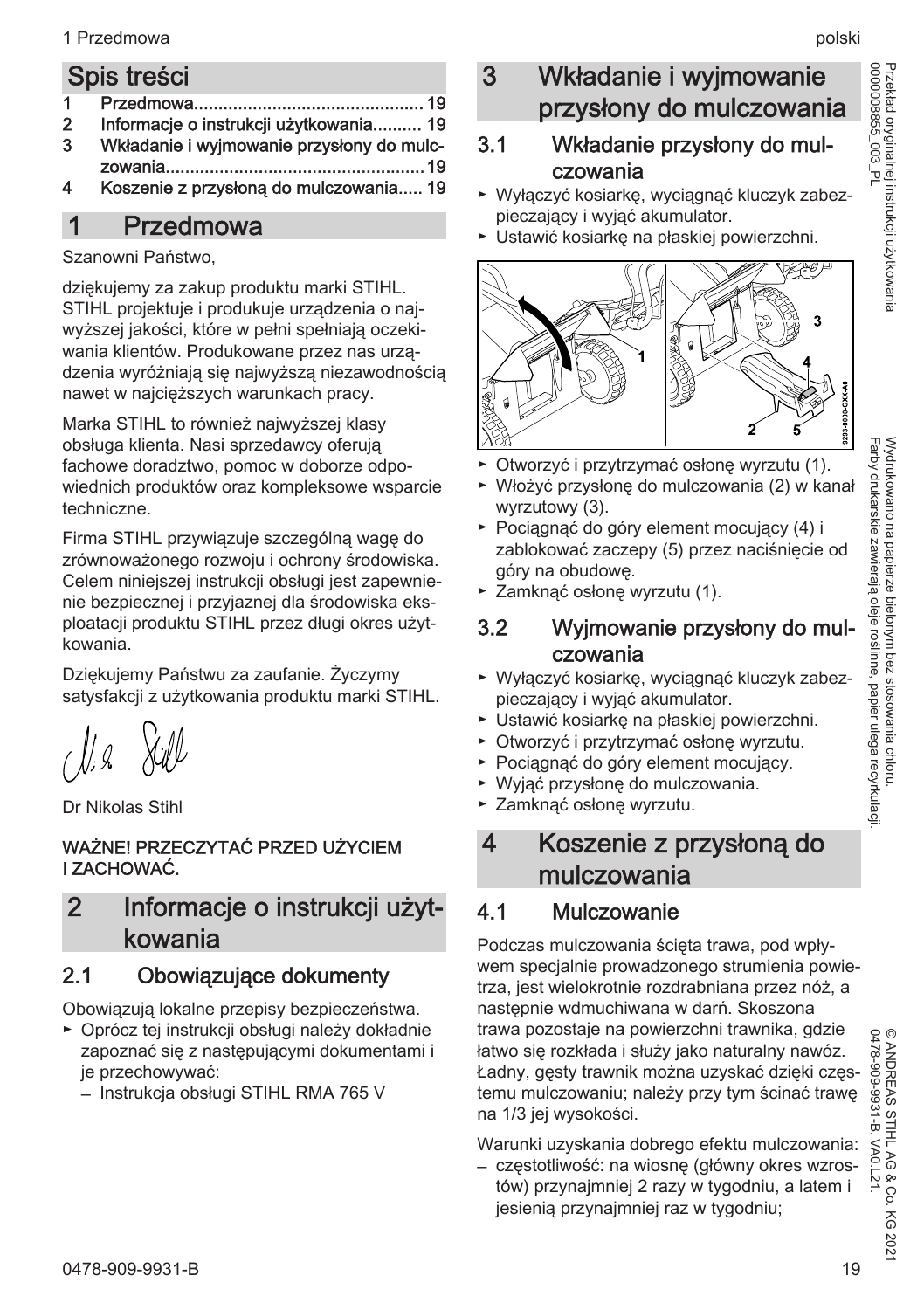#### <span id="page-19-0"></span>lietuviškai

- wysokość koszenia: należy skracać źdźbła trawy o jedną trzecią, ustawiając wysokość koszenia od 3 do 7;
- w miarę możliwości koszenie suchej trawy;
- używanie dobrze naostrzonych noży;
- ustawianie małej prędkości kosiarki;
- zmiany kierunku koszenia i zwracanie uwagi na zachodzenie na siebie pasów koszenia;
- stopniowe koszenie bardzo wysokiej trawy.

Przy zbyt małej wysokości koszenia lub mokrej trawie obudowa kosiarki może wypełnić się sko‐ szoną trawą, co zablokuje nóż.

### Turinys

- 1 Pratarmė................................................... 20
- 2 Apie šią naudojimo instrukciją...................20
- 3 Mulčiavimo įrangos uždėjimas ir išėmimas
- .................................................................. 20 4 Darbas mulčiavimo įranga........................ 20

### **Pratarmė**

Mielos pirkėjos, mieli pirkėjai,

džiaugiamės, kad pasirinkote STIHL. Mes kuriame ir gaminame aukščiausios kokybės gaminius, kurie atitinka mūsų klientų poreikius. Taip atsiranda net kraštutinėms sąlygomis labai patikimi gaminiai.

STIHL taip pat labai svarbi aukšta klientų aptar‐ navimo kokybė. Mūsų specializuotos prekybos vietos garantuoja kompetentingas konsultacijas ir mokymus bei visapusišką techninę pagalbą.

STIHL aiškiai pasisako už tvarų ir atsakingą požiūrį į gamtą. Ši naudojimo instrukcija padės Jums ilgą STIHL įrenginio tarnavimo laikotarpį naudoti jį saugiai ir saugant aplinką.

Dėkojame už Jūsų pasitikėjimą ir linkime, kad STIHL gaminys Jus džiugintų.

Dr. Nikolas Stihl

#### SVARBU! PRIEŠ NAUDODAMI PERSKAITY‐ KITE IR IŠSAUGOKITE.

# 2 Apie šią naudojimo instruk‐ ciją

### 2.1 Taikomi dokumentai

Galioja vietiniai saugos nurodymai.

- ► Be šios naudojimo instrukcijos turi būti per‐ skaityti, įsisavinti ir palikti saugoti šie doku‐ mentai:
	- STIHL RMA 765 V naudojimo instrukcija

# 3 Mulčiavimo įrangos uždėji‐ mas ir išėmimas

#### 3.1 Mulčiavimo įrangos uždėjimas

- ► Išjunkite vejapjovę, ištraukite apsauginį raktą ir išimkite akumuliatorių.
- ► Pastatykite vejapjovę ant lygaus paviršiaus.



0478-909-9931-B. VA0.L21. © ANDREAS STIHL AG & Co. KG 2021

@ ANDREAS STIHL AG & Co<br>0478-909-9931-B. VA0.L21.

KG 202

- Atidarykite ir prilaikykite žolės išmetimo įrenginio dangti (1).
- ► Idėkite mulčiavimo įrangą (2) į žolės išmetimo kanalą (3).
- ► Patraukite į viršų fiksavimo liežuvėlį (4) ir užfik‐ suokite fiksavimo noseles (5) iš viršaus spaus‐ dami korpusą.
- ► Uždarykite žolės išmetimo įrenginio dangtį (1).

### 3.2 Mulčiavimo įrangos nuėmimas

- ► Išjunkite vejapjovę, ištraukite apsauginį raktą ir išimkite akumuliatorių.
- ► Pastatykite vejapjovę ant lygaus paviršiaus.
- ► Atidarykite ir prilaikykite žolės išmetimo įrengi‐ nio dangti.
- ► Patraukite į viršų fiksavimo liežuvėlį.
- ► Išimkite mulčiavimo įrangą.
- ► Uždarykite žolės išmetimo įrenginio dangtį.

### 4 Darbas mulčiavimo įranga

#### 4.1 Mulčiavimas

Mulčiavimo proceso metu oro srovė nupjautą žolę nupučia į peilių sritį. Čia žolė smulkiai supjaustoma, paskui vėl išpučiama ant nupjautos vejos. Nupjauta žolė lieka ant vejos, čia ji šiek tiek apipūva ir tampa natūralia trąša. Veja bus graži ir tanki, jei ją dažnai mulčiuosite ir neleisite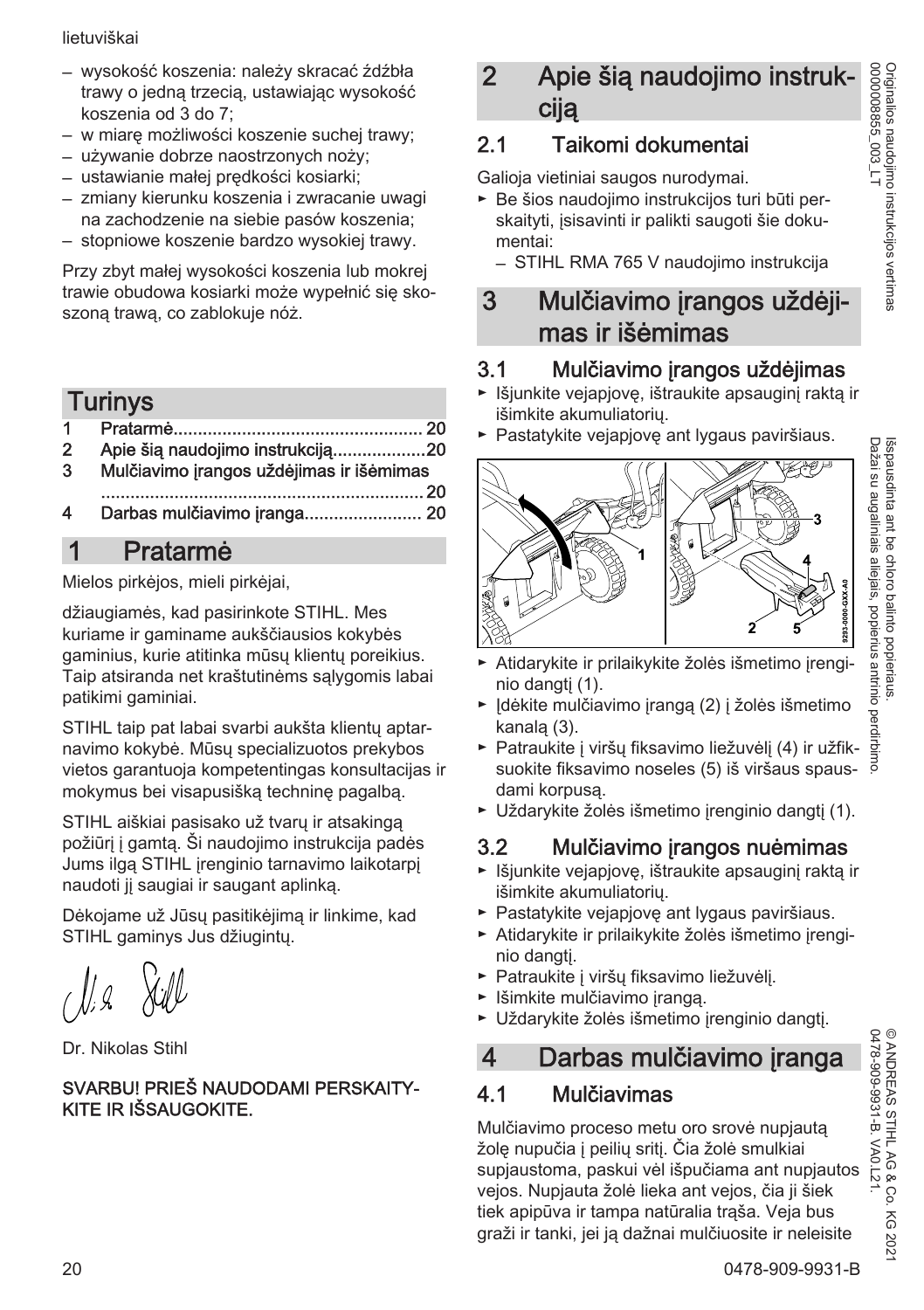#### <span id="page-20-0"></span>4 Darbas mulčiavimo įranga lietuviškai ir vietos ir vietos ir vietos ir vietos ir vietos ir vietos ir vietos i

jai peraugti. Norint tai užtikrinti, reikia nupjauti 1/3 žolės aukščio.

Gero mulčiavimo sąlygos:

- Dažnumas: pavasarį (pagrindinis augimo per‐ iodas) ne rečiau nei 2 kartus per savaitę, vasarą ir rudenį – ne rečiau nei 1 kartą per savaitę.
- Pjovimo aukštis: nupjaukite maždaug trečdalį žolės aukščio. Naudokite tik 3–7 pjovimo aukš‐ čius.
- Jei įmanoma, pjaukite sausą veją.
- Naudokite gerai išgaląstus pjovimo peilius.
- Pasirinkite nedidelį stūmimo greitį.
- Keiskite pjovimo kryptį ir atkreipkite dėmesį į viena kitą dengiančias pjovimo atkarpas.
- Itin aukštą žolę visada pjaukite pakopomis.

Nustačius per mažą pjovimo aukštį arba pjau‐ nant šlapią veją, korpusas gali užsikišti ir užblo‐ kuoti pjovimo peilį!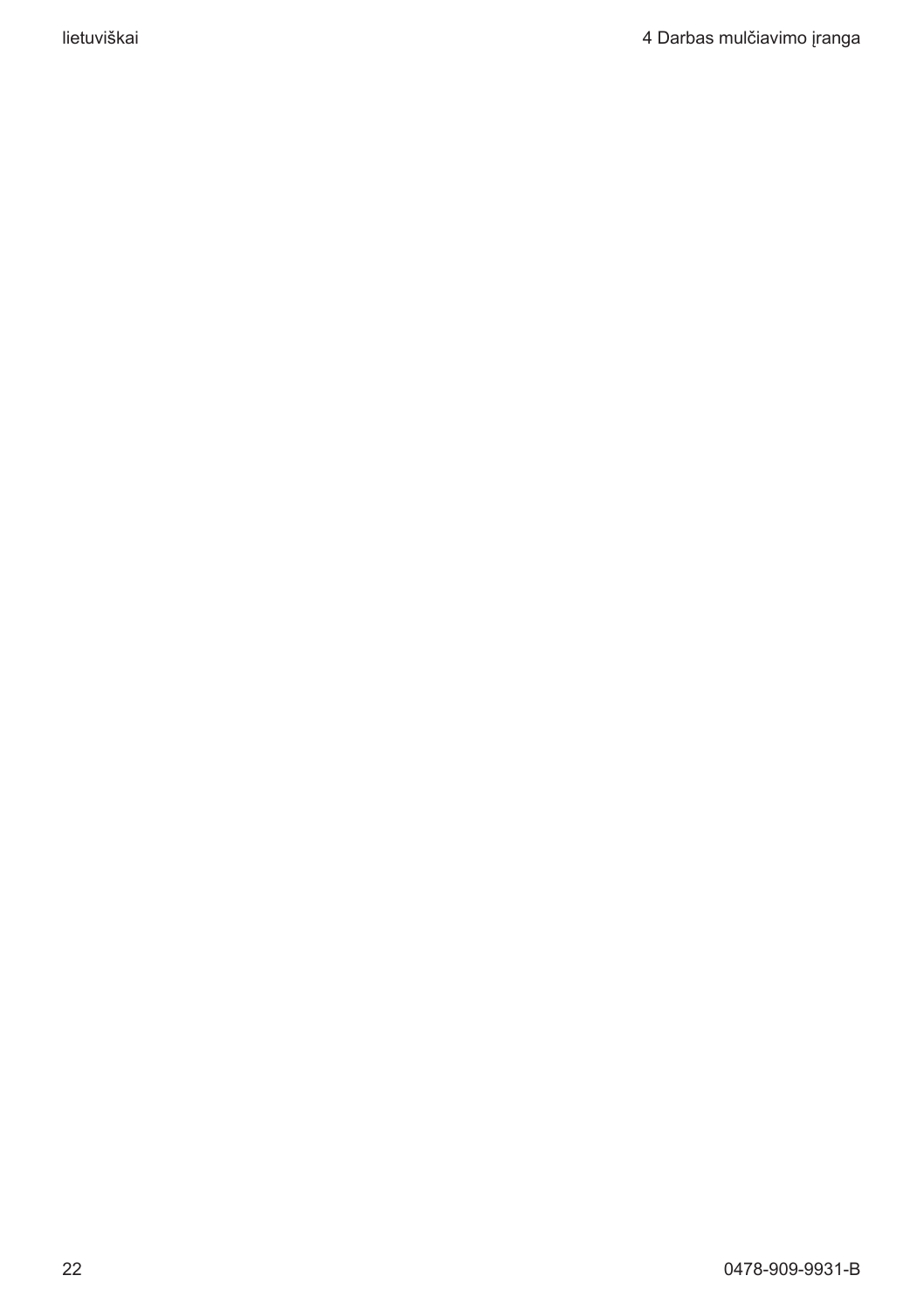4 Darbas mulčiavimo įranga lietuviškai atstautiniai atstautiniai atstautiniai atstautiniai atstautiniai atstau